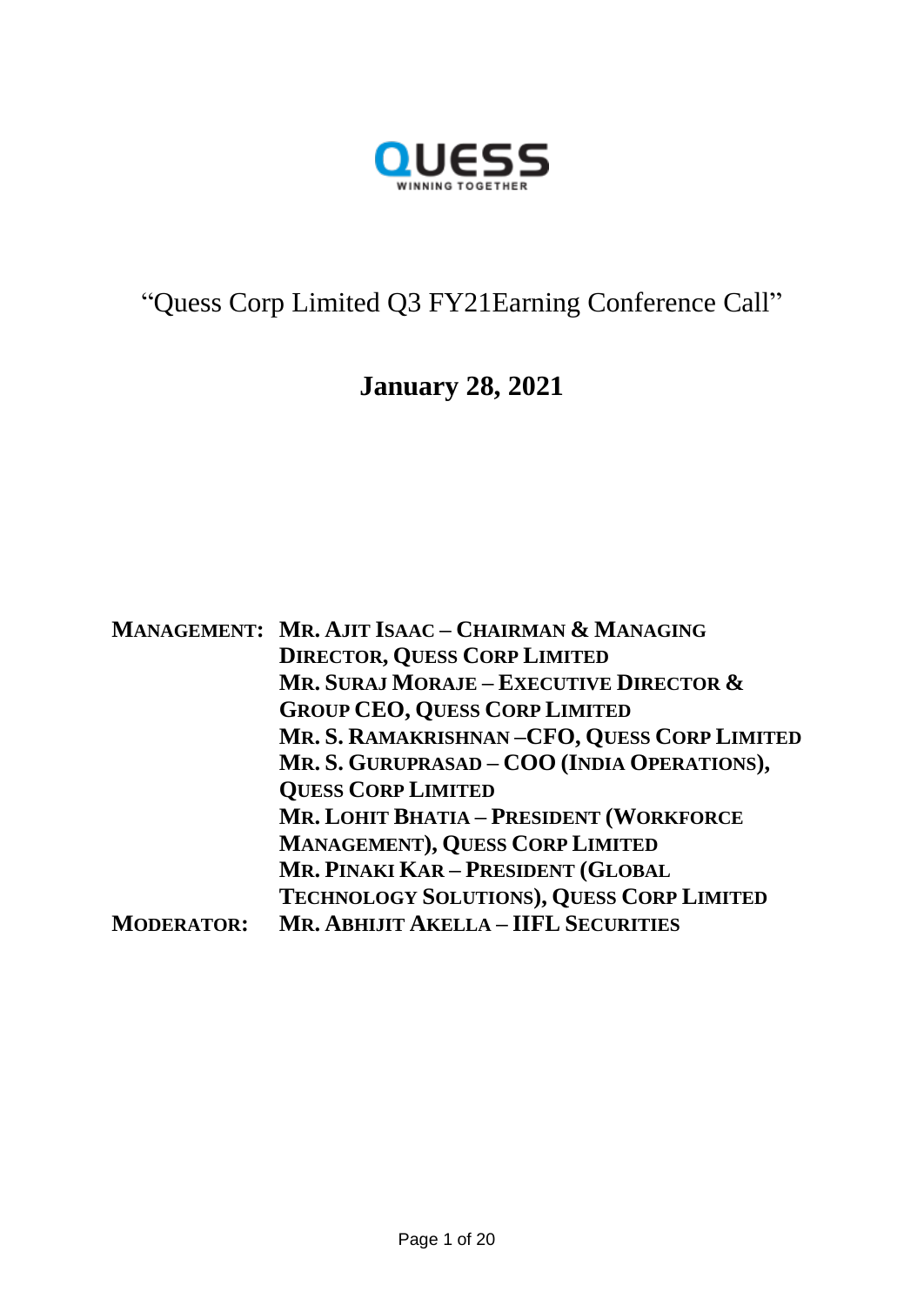

| <b>Moderator:</b> | Ladies and Gentlemen, Good day and welcome to the Quess Corp Limited Q3 FY21 Earning<br>Conference Call hosted by IIFL Securities. As a reminder, all participant lines will be in the<br>listen-only mode and there will be an opportunity for you to ask questions after the presentation<br>concludes. Should you need assistance during the conference call, please signal an operator by                                                                                                                 |
|-------------------|---------------------------------------------------------------------------------------------------------------------------------------------------------------------------------------------------------------------------------------------------------------------------------------------------------------------------------------------------------------------------------------------------------------------------------------------------------------------------------------------------------------|
|                   | pressing '*' and then '0' on your touchtone phone. Please note that this conference is being<br>recorded. I would now like to hand the conference over to Mr. Abhijit Akella from IIFL<br>Securities. Thank you and over to you, sir.                                                                                                                                                                                                                                                                         |
| Abhijit Akella:   | Thank you Janis. Ladies and gentlemen, Good morning and thank you for joining us for the third<br>quarter FY21 post result conference call of Quess Corp. It is my pleasure to introduce the senior<br>management team of Quess who are here with us to discuss the results.                                                                                                                                                                                                                                  |
|                   | We have with us Mr. Ajit Isaac - Chairman & Managing Director, Mr. Suraj Moraje - Executive<br>Director & Group CEO, Mr. S. Ramakrishnan – CFO, Mr. S. Guruprasad – COO (India<br>operations), Mr. Lohit Bhatia - President, Workforce Management and Mr. Pinaki Kar -<br>President, Global Technology Solutions.                                                                                                                                                                                             |
|                   | We will begin the call with opening remarks by the management team and thereafter we will<br>open up the call for a Q&A session.                                                                                                                                                                                                                                                                                                                                                                              |
|                   | I would now like to hand the call over to Mr. S. Ramakrishnan to take proceedings forward.<br>Thank you and over to you, Ramki.                                                                                                                                                                                                                                                                                                                                                                               |
| S. Ramakrishnan:  | Thank you Abhijit. Good morning everyone and thank you for joining our Earnings Call today.<br>Please note that the results and the presentation have already been uploaded on our website.<br>Anything we say which refers to our outlook for the future is a forward-looking statement and<br>that must be read in conjunction with the risk that the company faces. These uncertainties and<br>risks are included, but not limited to what we have already mentioned in the prospectus filed<br>with SEBI. |
|                   | With that said, I will now turn over the call to our Chairman & Managing Director - Mr. Ajit<br>Isaac. Over to you Ajit.                                                                                                                                                                                                                                                                                                                                                                                      |
| Ajit Isaac:       | Thank you, Ramki. Good morning and a warm welcome to all of you. We are delighted to share<br>the analysis of our Third Quarter Results, a quarter in which we have turned to become a net<br>cash company from being a net debt company, a quarter in which the company is back to quarter-<br>on-quarter growth, a quarter in which we have been identified as the first company from India<br>to be featured as the top 50 Global Staffing Company.                                                        |
|                   | As the headline says it is a "Return to growth with rapid debt reduction" and the next quarter is<br>the one in which you will see as reiterating our commitment to becoming a 20% ROE enterprise.                                                                                                                                                                                                                                                                                                            |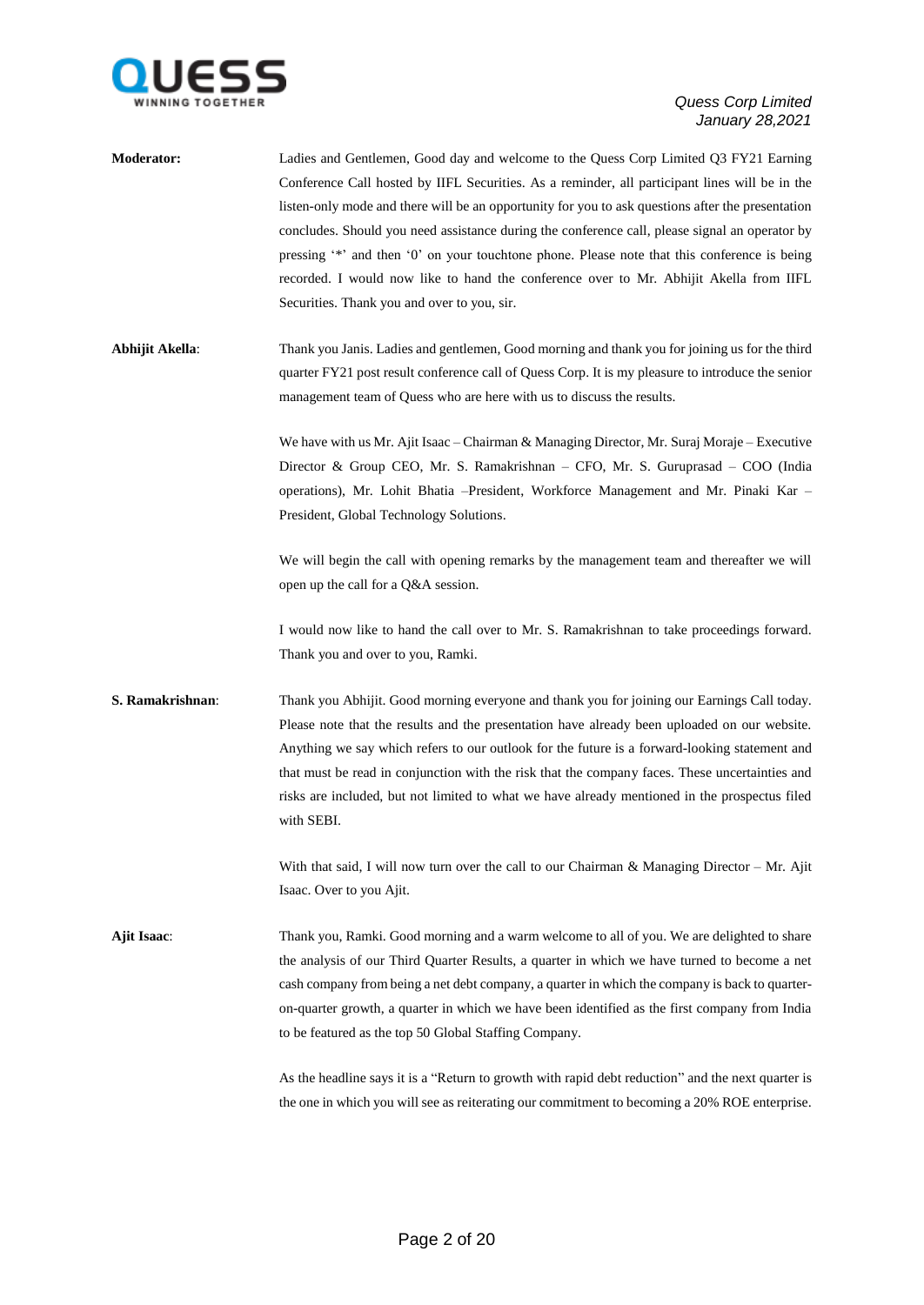

As we get ready to absorb the predicated 11% growth in India for the next fiscal, Quess is preparing to use all our digital assets to leverage these opportunities along with our physical presence.

To talk more about the quarter that went by, we have Suraj Moraje – our Group CEO as we are refreshing to hear about the last three months and more importantly about what lies ahead. Over to you, Suraj.

**Suraj Moraje:** Thanks Ajit. Good morning everyone. Thanks for making time to be on this call, we are still in time to wish you a Happy New Year, so Happy New Year to all of you; I hope 2021 has kicked off well for you and you are looking forward to a prosperous and eventful year, hopefully a little bit less eventful than 2020, but eventful, nonetheless.

> After two COVID depressed quarters we are growing again which is nice. Q3 was a good quarter on several fronts; for one, we achieved a net cash position of Rs. 26 crores, but Q3 also saw our business revenues grow 7%, EBITDA grow 8%. Our revenues have climbed half the way back to our Q4 high and if you correct for the Rs. 29-crore impact of lockdown on our training, skill development, and food businesses, our EBITDA is actually flat on a year-on-year basis which is an accomplishment made possible by our efficiency improvements in the year.

> The quarter also saw a healthy rebound in the headcount in the general staffing business, up 5% quarter-on-quarter. Our total headcount is back to where we were at the end of Q1'21 and the GS headcount is actually higher than the end of Q1'21. Our eyes are now firmly set on building back to our Q4'20 level.

> Being in the people business, we take our own people leadership very seriously and I am thrilled to say our employee participated in a survey towards the end of 2020 and reaffirmed that we are a Great Place To Work. In fact, our Canada business is amongst the 50 greatest places to work in Canada at this point.

> This is a testament to our vibrant focus-led culture and our employees' continued drive in building an organization that has deep impact on our economy and our society across our platforms.

> Looking forward, the mood in the company has significantly turned and our sights are set even more resolutely on the stretch aspiration of achieving 20% ROE by FY23, while delivering 20% year-on-year OCF growth.

> I would like to focus my commentary today on our progress and path towards achieving the stated aspirations. There are three elements in our journey to 20% ROE and you would have seen some of this in our Investor Presentation that came out last night. The three elements are:

- Growing EBITDA organically
- Improving our EBITDA to PBT conversion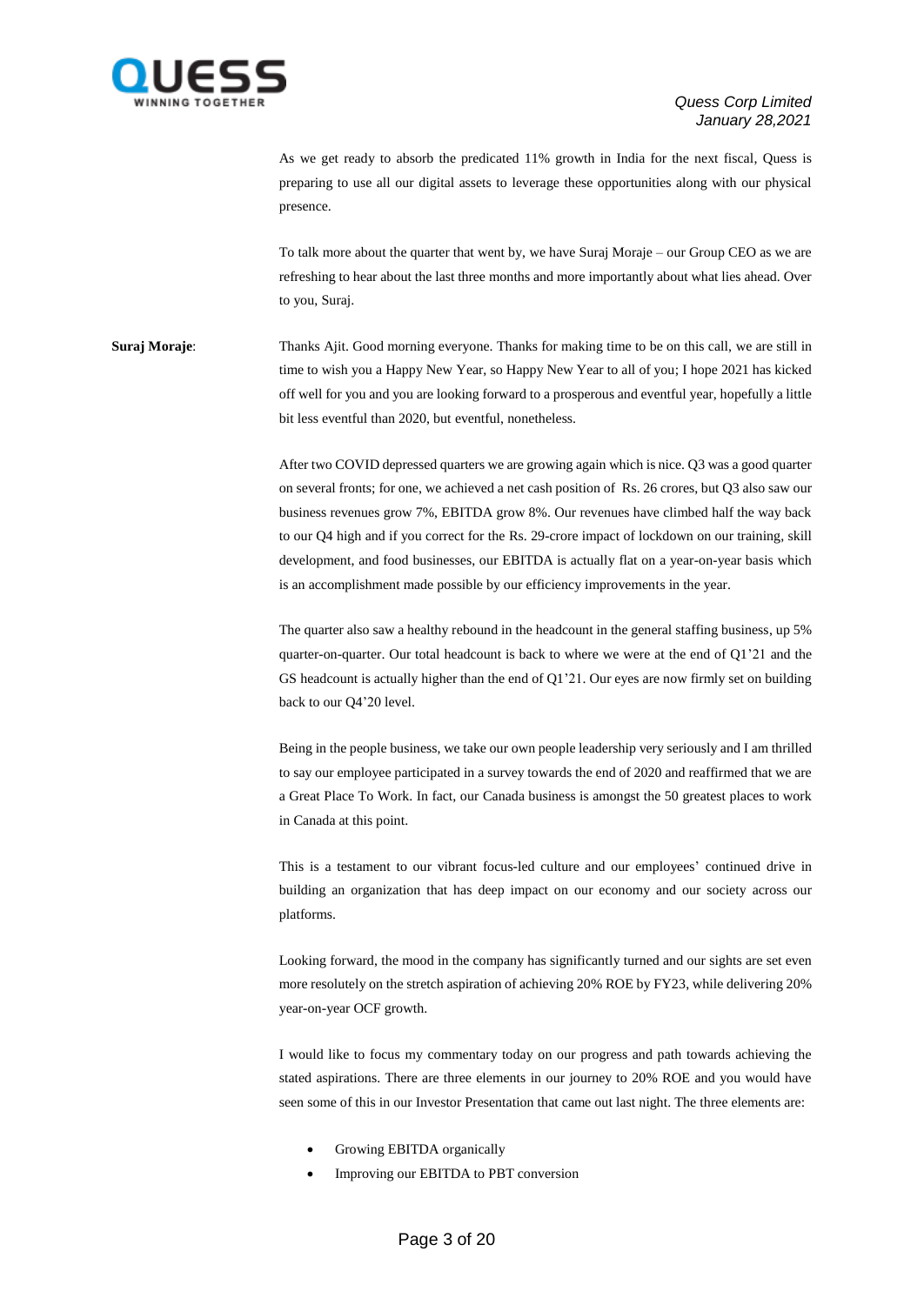

And ensuring judicious capital allocation

I will talk about each of these three things specifically.

First growing our EBITDA through rapid and organic top line growth:

Let me walk you through our main businesses – First, the **WFM platform** which has three components – general staffing in India and Sri Lanka, IT staffing in India and APAC and training and skill development. I will talk about, within workforce management, general staffing first.

I am glad to share with you, as Ajit just said, we are India's first staffing business to be ranked in the top 50 staffing firms by Staffing Industry Analysts. Kudos to our entire team led by Guruprasad and Lohit for making this happen. We are the youngest 13-year startup that is out there, and we are proud of the accomplishment we have had. We are now the market leader in India by a long distance and we continue to see massive tailwinds in the GS business. We think the new labor laws will improve ease of doing business, provide more impetus to flexible staffing and drive formalization.

The Flexi Staffing Penetration in India is still less than 50% of that of peer country and we think this will correct over coming years. We continue to strengthen our capabilities in GS through deeper verticalization and digital 'Hire to Retire' processes. The vigor is continuing to pay off. We acquired 20 new customers in GS in the last quarter with revenues growing 9%. Today, 7 existing customers have more than 5,000 headcount each.

We also believe that our customer's increasing desire for flexibility is here to stay. This is something that the COVID pandemic has only accelerated – while there would always be a place for perm and temp labor in the workforce, task-based work has arrived on the map and in this regard, we have been running several task-based staffing pilots at several customers which are showing encouraging results, both on a quality of delivery and flexibility for customer perspective and from a gross margin perspective. Demand from this industry is strong and we see a huge opportunity to scale this up in a sense as Ajit said this segment could well be today where the general staffing business was 20 years ago, and we want to make sure that we are playing in the segment and participating fully. As we scale this up, we have, therefore, increasingly felt the need for a good platform to run the business on and we are delighted to have completed a strategic investment in Taskmo which is a digital major startup that has been doing some great work in the last three years in task-based staffing. There is a great platform with a revenue run rate this year that should be in the ballpark of Rs. 2 crores and they delivered some great work, the customer testament and the staff testaments are glowing. So we really look forward to working with Prashant and Navin, the co-founder of this business, and the team, to accelerate our combined presence in this space. That is on the general staffing business.

Moving on from there to our IT staffing business, which is the second component of our workforce management platform, present in both India, where we are number one, and Asia Pacific, where we are number one in Singapore by our subsidiary, Comtel.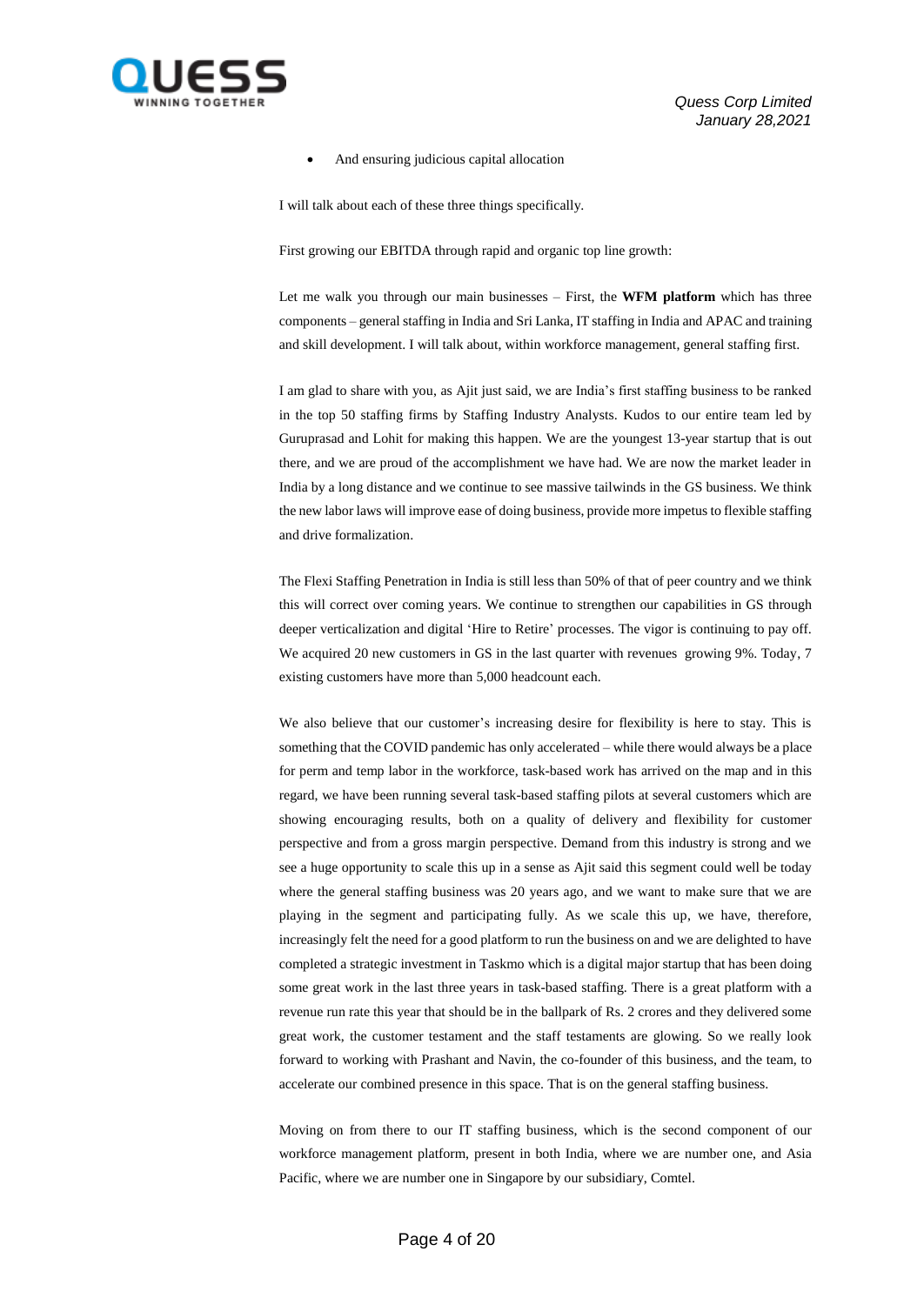

I will talk first about the Indian business:

In the last financial year, we decided to refocus our Indian staffing business on higher margin digital mandates rather than low-end volume resources which tend to be not just low margin, but also very high attrition. Our timing could not have been better. The domestic IT staffing business have seen absolute EBITDA and EBITDA margin grow handsomely, with about a third of our headcount is now engaged in higher margin areas.

We are confident that with growing demands for technology skills especially on 5G, AI, ML and so on and so forth, both from domestic companies and GICs, there will be continued tailwind in this business, we are very positive about the trajectory of the IT staffing business in India. We have also consolidated our businesses in Singapore and APAC under a single management team which is allowing much better customer and operational synergies. These businesses remain on our plan-to-date and we think that they will continue to grow in the coming years where we are doubling down in some of our investments there.

The third part of our workforce management platform is our Training and Skill Development business also called Excelus. Last year, about 95% of this business's revenues came from B2G / government activities. The cash flow of this business has been poor, and we have decided not to pursue any new government business, although it will take us 18 to 24 months to run off the current projects. However, we continue to believe that skilling is a huge opportunity for India and a huge gap exists currently, especially given that there is a million unskilled youth coming to our labor market each month and we think we have significant assets in this space including digital content, physical training spaces, and qualified teachers. We are, therefore, pivoting this business towards B2B opportunities; some of our B2B revenues are now ramping up and we think B2B will be the mainstream of this business going forward.

In Q3, specifically TSD, as you have seen, was deeply impacted by lockdown, however, of our 112 centers, 104 are now up and running with no COVID incidents to date. So, the business will improve in Q4'21 hopefully. Although, with new SOPs and distancing norms, it is unlikely to operate at full pre-COVID capacity. So that was the workforce management platform.

Let me now move on to our **global technology solutions** platforms:

Our GTS platform has grown over a short period of time and in the last quarter was our largest generator of EBITDA. The business comprises two BPO assets and then the third Insurtech platform and the fourth North American IT consulting business.

Let me first talk about our BPO assets:

The first two of these assets have Conneqt which is a business we acquired from the Tata Group in November 2017. Conneqt is a market leader in the domestic BPO space. About 70% of the revenue comes from CLM, 20% from collections and 10% from F&A and back office transaction processing. The business has made great progress since the acquisition, delivering a 16%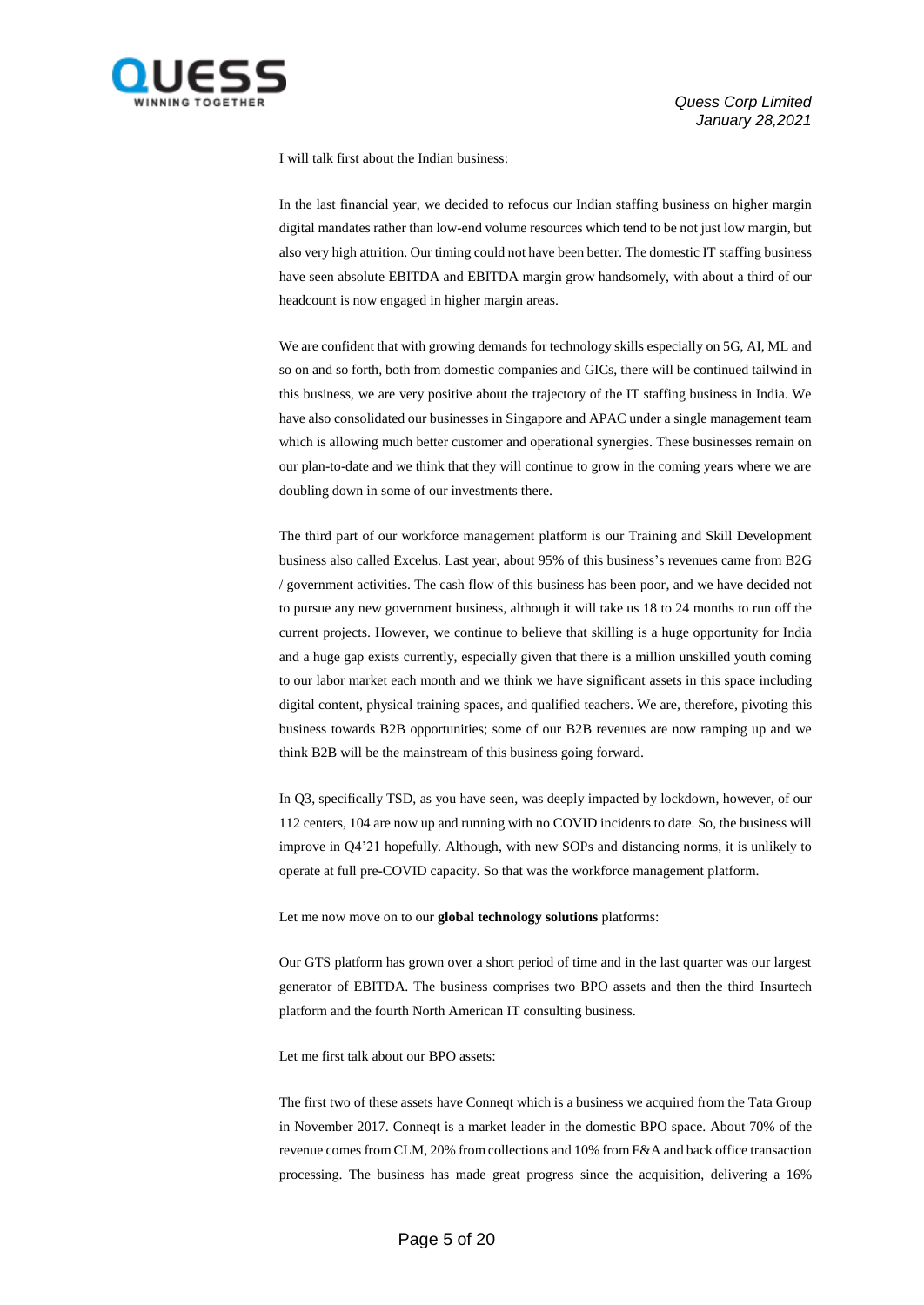

revenue CAGR, expanding EBITDA margins, the NPS has gone up 3.2x and top 10 client concentration has come down from 75% to 54%. More recently, the business has had a very smart recovery with Q3 EBITDA growing over 13%. We are excited to continue to develop this business, continue to drive up non-voice revenues and digitizing our CLM operations. Incidentally, the Tata Group which still owns 30% of Conneqt for which they have a put option that they have recently exercised. We expect to conclude this transaction honoring the put option within Q4'21. That is the first BPO business.

The second BPO business in GTS is Allsec which is a publicly listed company in which we own approximately 74%. Over half of Allsec's EBITDA comes from its HRO business which processes payroll for large enterprise customers in India and beyond. Allsec is a leader in this space in India. It is a high gross margin BPaaS business where they pay per payslip processed. The business has experienced an 8% year-on-year growth in Q3 with 21 new customers added in the current financial year on top of its existing set of about 500 customers. We are investing heavily into modernizing the HRO platforms both to help us accelerate transition time, drive more automation, strengthen the mobile interface and build an SME focused SaaS platform. There is a lot of investments going there to really increase the products centricity of the business to drive up margins and we expect here to be able to drive some non-linear growth and benefit from operating leverage overtime.

The rest of Allsec's EBITDA comes from a BPM solutions which is largely for North American customers delivered out of India and Manila. This business has not grown as fast as we would like. We are focusing on doing more to fix this, for example, by leveraging Quess's North American salesforce, exploiting the BPaasS service models synergies in Insurtech platform and exploring options to invest the company's Rs. 200 crores of cash into capturing growth. Incidentally, both of our BPO businesses are more or less back to pre-COVID levels in terms of operations. So remarkably quick bounce back which I think reflects the strength of the versatile platform that we have built. That was the two BPO businesses.

I will move on to the Insurtech business in North America, which has historically been called MFX, where it goes to market now under the Quess GTS brand. They own a platform for policy management, underwriting, claims processing and data management for P&C companies with about 800 million of premium processed in the last quarter and 2.2 billion premiums processed year to date. So there is a lot of action on the platform. The platform is especially geared towards P&C insurance carriers who want to get there digital off the ground fast and some of the investments there have been rewarded this quarter with two significant new customers wins which sets up very well for the next financial year. Incidentally, this business clocked a 20% QoQ EBITDA growth in the last quarter gone by.

Our IT consulting business in Canada, which is the fourth business under GTS, has launched an end user computing business during the pandemic that crossed a million Canadian dollars of revenue run rate at very healthy margins. It grew 53% quarter-on-quarter in the last quarter with two new OEM introductions. This new business line supplements the existing government sector IT consulting business which compromises about 61% of our business in Canada. Overall, the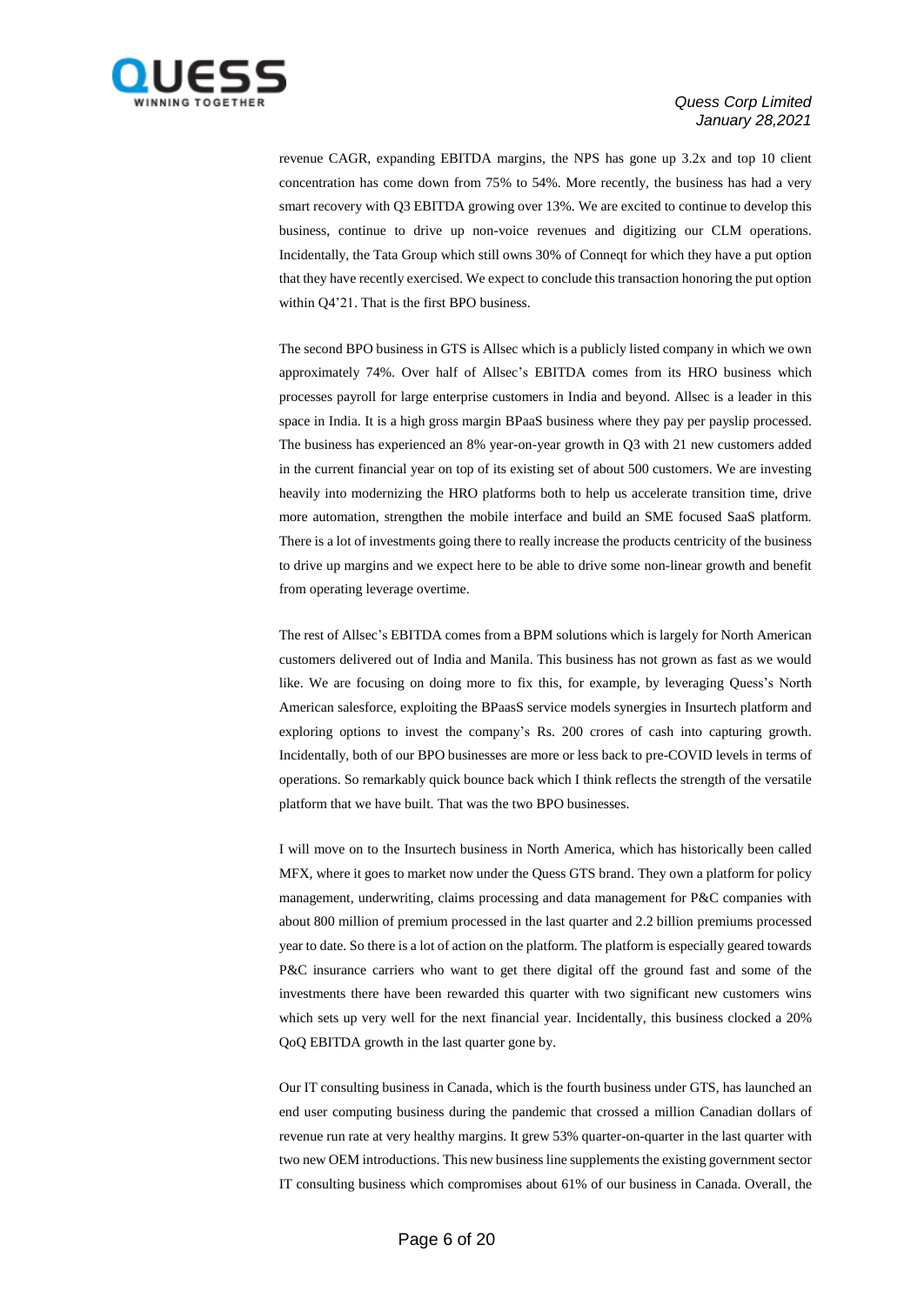

Canada business itself experienced a 17% quarter-on-quarter EBITDA growth last quarter. As you can probably hear from my voice, I am very excited about our continued growth in GTS with its superior margin profiles its expertise in delivering managed services which we think as a group we are all learning a bit from and the opportunity provides the drive real productivity improvements for our clients. It is really something we think is front and center of what we want to do and invest in going forward.

We have, adjacent to our GTS business, two emerging businesses that I would like to touch upon - Monster and Digicare. Monster is India's second largest job portal with presence also in South East Asia and Middle East. When we acquired the business two years ago, it was in decline after years of neglect. We have since made good progress in the turnaround, improving the business fundamentals and significantly reducing losses. In the last quarter, we have seen our customer retention rates consistently improving over the past quarters on the back of an improved customer experience. Monster as a brand is getting recognized better in the market which has led to ~1,700 new customer acquisitions in Q3'21, by the way, higher than any time in the past two years.

Our core operating metrics including job posting, page views, job views, organic traffic and active user base has shown a significant improvement in the last two quarter. There really is no silver bullet in this business, but we are very encouraged by the results to date, we are committed to continuing to invest in this growth and we are very driven by the upside it provides and the team I think has really done a massive job in the last couple of quarters and we are keen to see what else is in store.

Digicare is one of India's top three consumer electronic installation and after sales service companies. It has traditionally been an OEM-led B2B business rooted in a physical retail network and depending on our OEM partners to drive business, so they sign us up with as a partner and typically when their customers call them for service issue they direct their customers to us. We are making several changes with a business' operating models that we expect it will unlock non-linear growth.

First, we are shifting to infield service delivery. Already I think in the last quarter close to about 50% of our activity and this will significantly enhance the customer experience, but also variabilize our cost base, cutting us free from having to continuously build out physical centers. Second, we are working on better monetizing Digicare's 2 million customer interactions per year to build a B2B franchise. Third, we are developing new product such as an extended warranty and total warranties to better monetize our existing networks and transaction base.

I am glad to inform you that the resulting business trajectory has been strong. Q2 and Q3 have delivered these businesses' best ever results.

In addition to the above two emerging businesses, we are incubating a suite of world class digital assets that you would have heard us talking about and you have seen some details in the notes.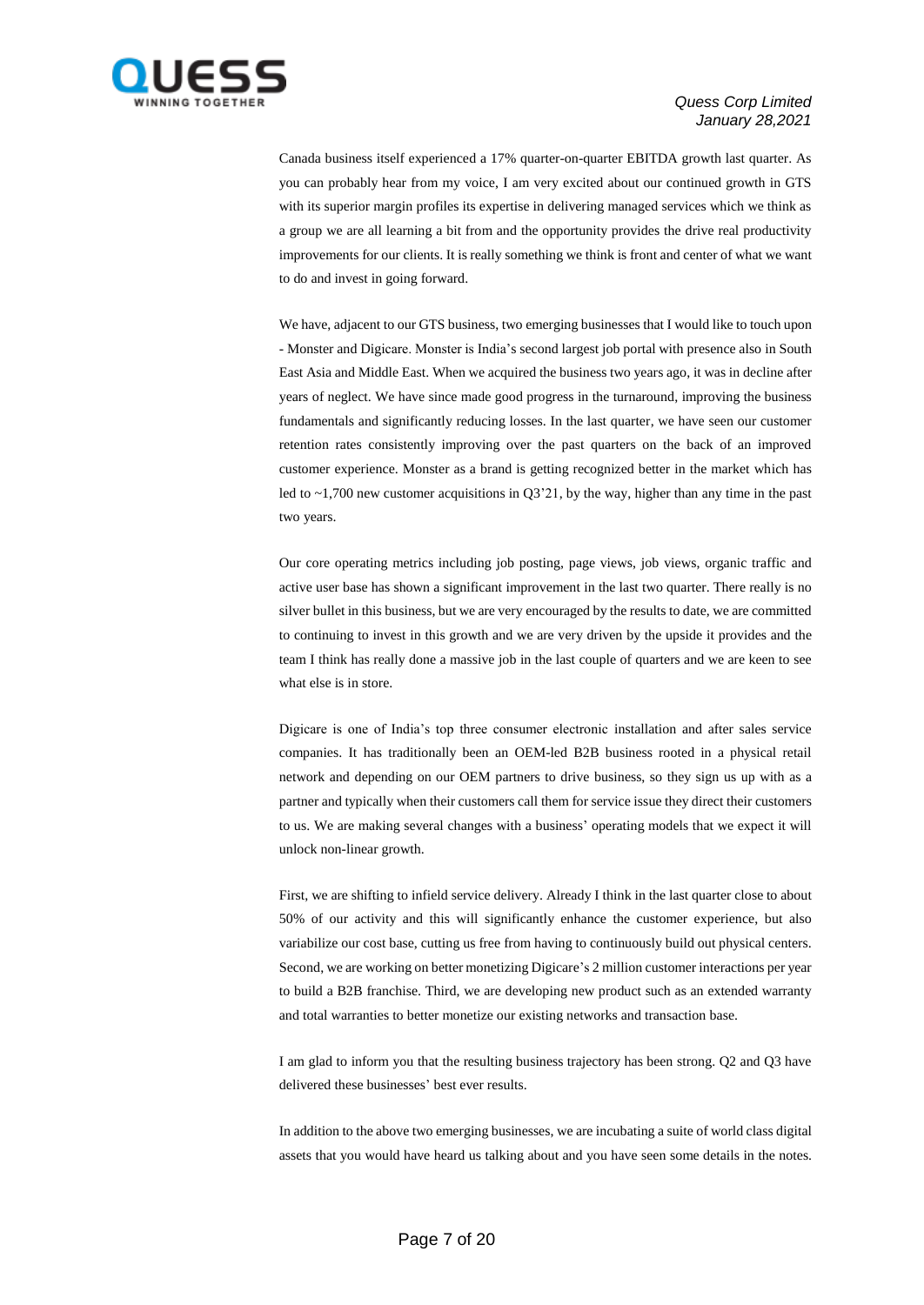

These are primarily focused on helping us improve our own efficiencies and customers delivery to date, but we do envision monetizing these assets with third parties also progressively.

The most developed of these is QJobs which we launched in November last year. Currently were about 300+ third-party customers using the auto hiring platform with 120,000+ jobs around 300,000 downloads which is 2x what we have a quarter ago. All this have been accomplished without a single dollar of marketing spend to date in the true spirit of low-cost innovation.

WorQ is another one of our assets, it is today's India's largest workforce management tools with around 220,000 MAU and growing about 10% every quarter in the last few quarters. It is a one stop comprehensive platform helping employees manage their daily activities through selfservice modules, improving their productivity for example through workflow management and tooling. This application has been tested for scale and complexity and we can see us monetizing it externally in a short period of time.

Our third asset MarQet is a curated one stop employee benefit platform with handpicked offers exclusive for Quess employees of 100s of top brands. These includes financial wellbeing products, accommodation solutions, daily needs and lifestyle products, spanning over 16+ categories for almost every need of our employee. The property is seeing an encouraging traction with about 330,000 visits in December alone. Although I think we are still trying to figure out how to monetize this better but watch the space.

So that was our GTS and emerging business platform.

Let me now move to our **OAM platform** which consists of facilities management, security services and the industrial segment.

So, first let me talk about facilities management:

With a top three player in Indian facilities management offering a wide range of hard and soft, food, pest control and landscaping services. We believe this is a very exciting space with its growing formalization, greater focus on sanitation in the post-COVID world and the potential to drive greater productivity especially via performance contracting and technology driven solutions. We are investing heavily in new sales capacity and upgrading our delivery practices to ensure growth in this business.

We are encouraged by the strengthening customer pipeline – we have added about 77 new logos in the 9 month of this year which maybe we are not seeing because the performance has been flat, but it is also because of the depression in education and IT verticals where we are hoping to now progressively see our customers come back online and the food business which we have spoken about earlier.

Our security services business which is the second part of our OAM platform goes to market under the Terrier brand. The security services industry is facing strong tailwind similar to the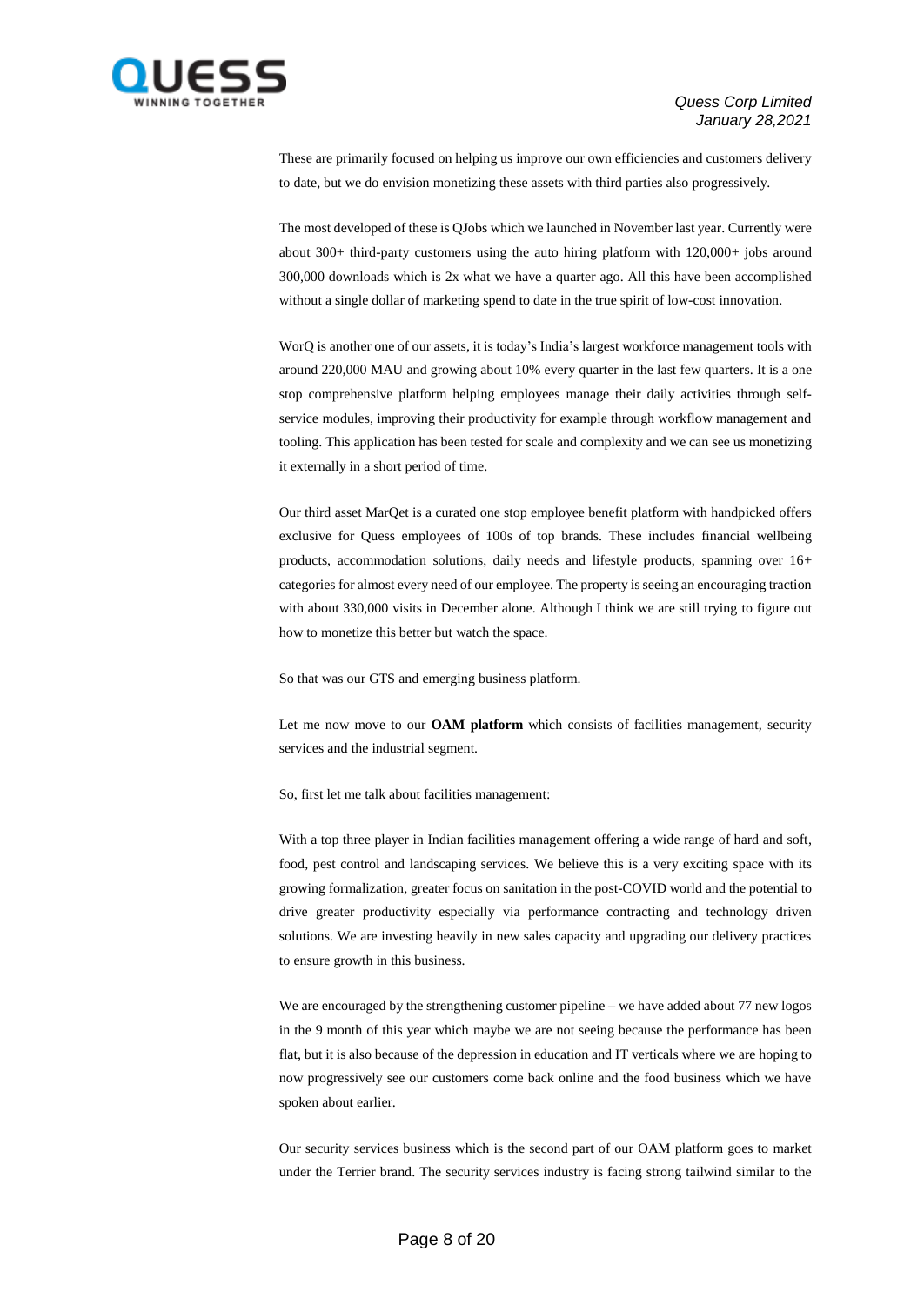

facilities space and we have very high growth aspirations for Terrier. We are very encouraged after three tough quarters, our aggressive sales mobilization over the past month starting to bear fruit with some very noteworthy client's mobilization in the last quarter including by the way 7 of the 21 new facilities management deals in the last quarter being bundled with security services. This is part of the cross-selling theme that you have heard us speak about which is continuing to build steam.

The third part of OAM business is industrial business. We are hopeful that the introduction of Atmanirbhar Bharat and the business's renewed delivery capabilities have set up this business for growth. I am glad to inform you that we added 6 logos in the current quarter. Although industrials is a relatively small part of our revenues and EBITDA, we see the business as an important wedge in driving conversations with senior management at manufacturing customers which is a segment we do want to grow in across the groups. So, we do think this is a strategically important business for us. We are starting to see growth in revenues and headcount in Q3. We should see more of this in Q4.

So that was the brief overview of our portfolio which hopefully gives you a sense of where and how we will drive our EBITDA growth over the coming couple of years. We will strengthen the individual business effort through continued cross sell initiatives. You would be interested to note that so far this year we have cross-sold services to 40 existing clients with a potential annual contract value of about 200 crores.

Let me now turn to the second element of our plan to hit 20% ROE which is improving our EBITDA to PBT conversion. You will note that our PBT to EBITDA ratio in Q3 FY20 last year was 45%. In Q3 FY21, this has already improved to 53%; you will note that this has resulted in our PBT staying flat year-on-year at 80 crores despite a reduction in EBITDA. We are targeting further improvements in the coming quarters including continued debt and interest cost reductions, business simplifications and CAPEX and rental management even while we strengthen our cash management practices across the Group.

The third element of our journey to a 20% ROE is judicious capital monitoring and allocation. Our focus on cash generation has seen Q3 deliver an OCF-to-EBITDA conversion of 80% versus 51% a year ago. Our primary use of cash at this point is to pay down debt which we have done at a war footing on the past three quarters with gross debt going down from Rs. 1,147 crores in March 2020 to Rs. 521 crores in December 2020.

As stated before, our focus is primarily on organic growth at this point. If we were to make an acquisition for example, if Allsec were to choose to deploy its standard overseas cash into growth, we assure you it would be fully aligned with our current portfolios strategy and fully integrated into our path to a 20% ROE.

As shared already, we have made significant portfolio adjustments this year including discontinuing government business development in TSD and infrastructure. We will continue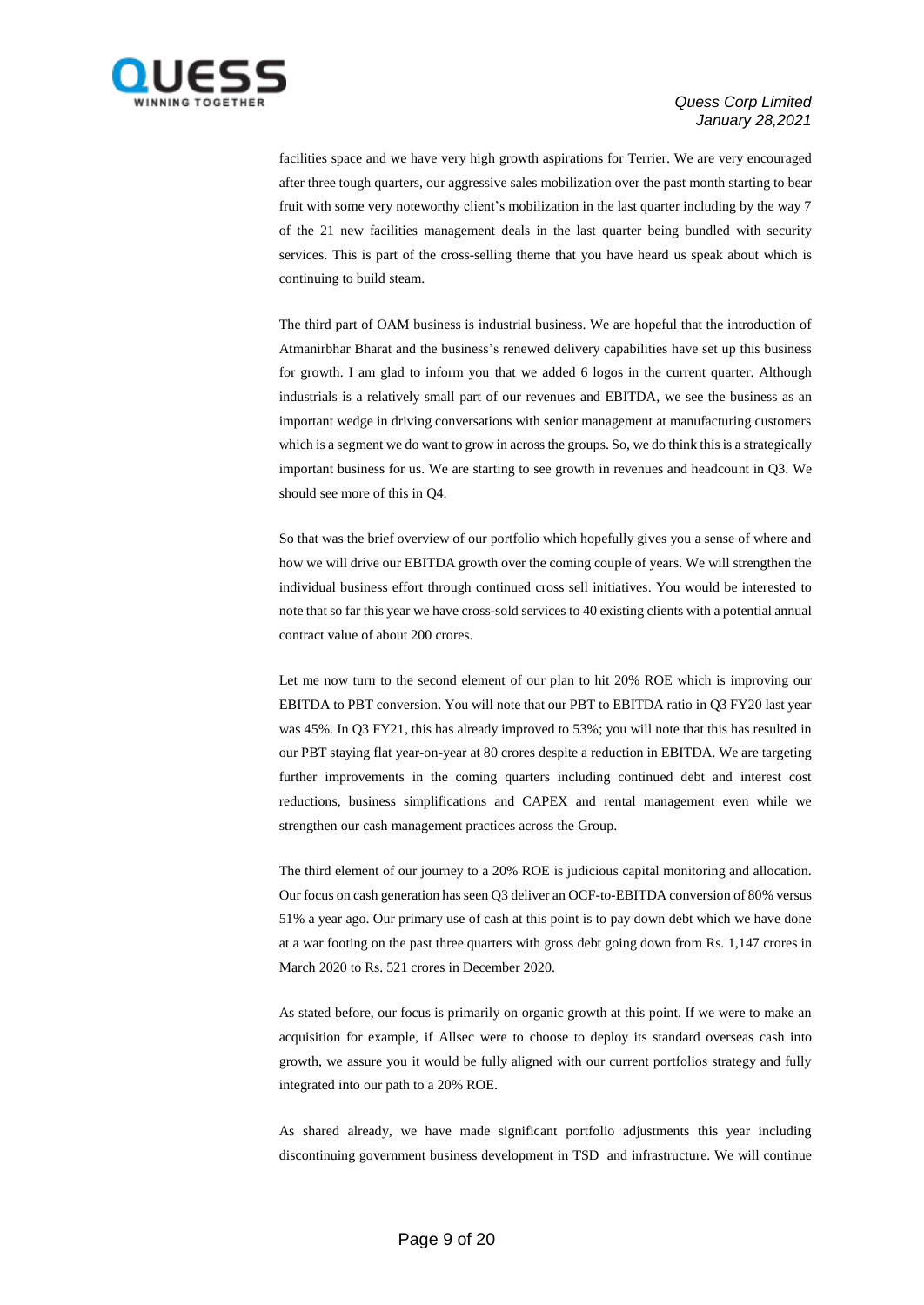

to make adjustment if needed going forward. Although at this point each of our businesses does have a glide path to 20% ROE and we do want to give them time.

One thing to add on to capital allocation, we would like to pay some dividends once COVID is firmly behind us. When we will do this and how much we would pay, it is a decision that will be taken by the Board at the appropriate time, but this is on our radar.

I will close my opening comments now. Thank you again for being here today. Your individual and collective support and encouragement over the last few quarters has really been key to us. We are excited to be once again in growth mode, we are firmly focused on our 20% ROE aspiration. Our normalized ROE last year in FY20 was about 11%. Our stretch aspiration is to get 20% ROE by FY23. With some luck and a lot of hard work, we hope to travel about half this distance there in FY22.

We are now happy to take any questions. Thank you again.

**Moderator**: Thank you very much. Ladies and gentlemen, we will now begin the question-and-answer session. The first question is from the line of Sudheer Guntupalli from ICICI Securities. Please go ahead.

**Sudheer Guntupalli:** My first question is in terms of our capital allocation - for some time we have been maintaining a stance that we will focus more on consolidating the earlier acquired entities rather than looking at the prospects of new acquisition, however based on your prepared remarks about potential use of cash and overseas cash and Allsec, is it fair to assume that we are now becoming more open to acquisitions versus let us say where our thought process was might be 12 months ago?

- **Suraj Moraje:** I think we continue our original stance. Look, we as a company, have done a lot of acquisitions to build the platform that we have built and I think the platform is now pretty much complete in a sense and it is starting to bear fruits. We are still by and large going to stick to organic; there is no change in strategy at all. You have seen we have done the Taskmo acquisition I am happy to talk about that, but that is something which fits very firmly into our strategy. I think what is very important is our north star here is a 20% ROE. So if we do something because of some reason or the other, I do not think it should be interpreted as changing our strategy to become acquisitive. We are clearly focused on growing organically and that is 80%, 90% of our efforts at this point.
- **Sudheer Guntupalli**: Just an extension on that question when you say use of overseas cash, do you have any potential areas in mind and the connected question is regarding the minority put option in Conneqt, is this going to be an entirely a secondary transaction where we buy out the non-controlling interest of Tata Sons or there are any further plans of primary inclusion from Quess parent as well like the way it happened during Allsec acquisition?
- **Suraj Moraje:** Let me explain the situation regarding the overseas cash use in Allsec. It is about Rs. 140 to Rs. 150 crores of cash in Allsec which is outside the country and it cannot be bought back to India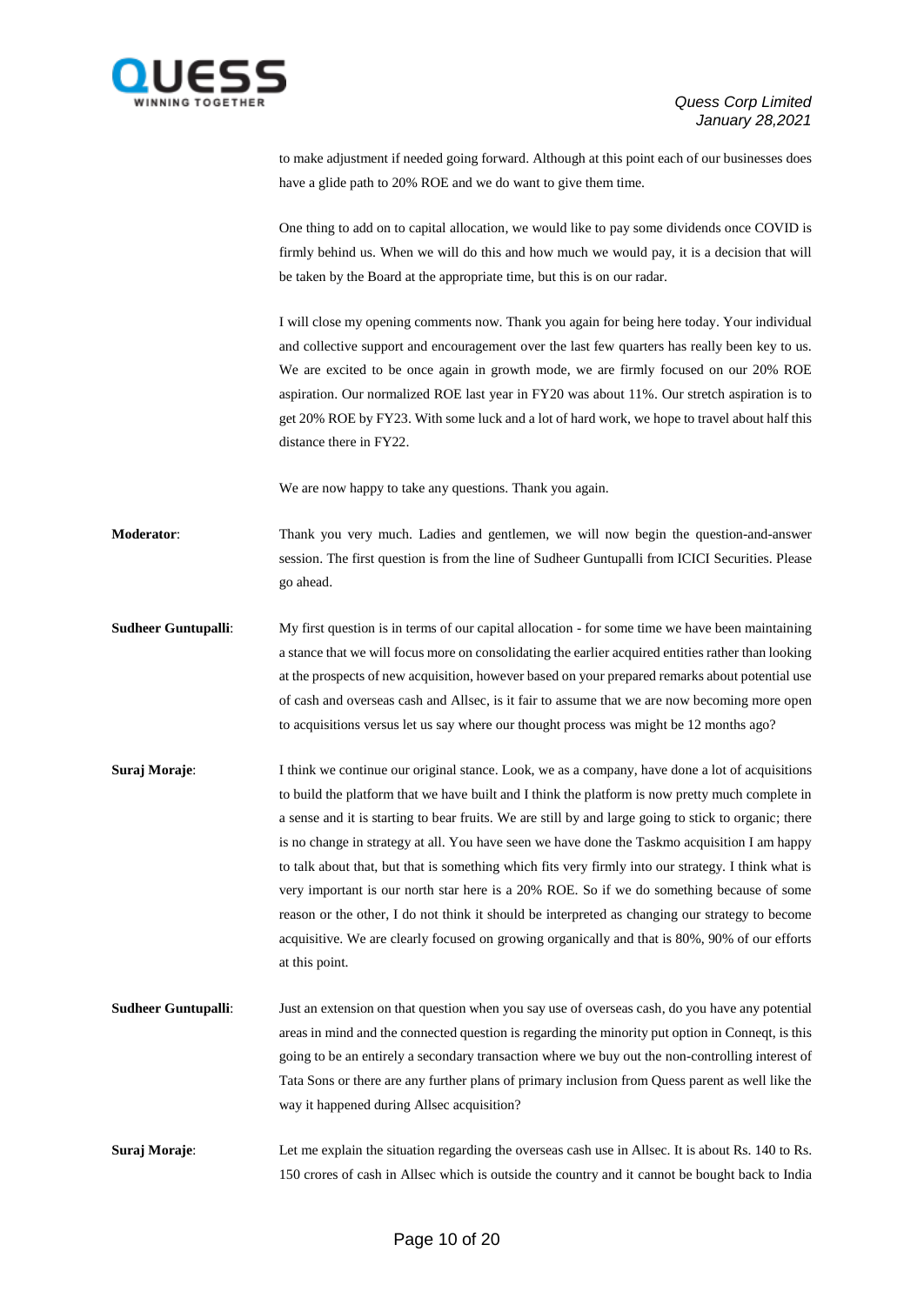

without significant leakages. So Allsec has to decide what it wants to do with that money. Again, I want to emphasize it is not like we are actively seeking or doing active due diligences of certain entities. It is just that we got to figure out how to allocate that capital and that the call for the Allsec board to make. It is a separately listed entities so I do not want to commit on their behalf, but it is just something we got to figure out and all options are on the table there could be buyback, but there is lot of leakages that has come through a buyback given that he has got to first win the cash back, so we are working through all options there. On the Conneqt put option question specifically there is no plan for a primary infusion; this is purely secondart to honor an obligation that we have.

- **Sudheer Guntupalli:** Margins in workforce management segment remain pretty down beat of course we understand there are issues like Excelus where we cannot do much given the situation outside which might be dragging down margins at an overall segment level, but any further color on how different sub-segment are doing out in terms of margins what is the outlook on each of these?
- **Suraj Moraje:** So, the way to look at it if we take the WFM EBITDA and you just add back the Excelus loss and we have put those numbers out every quarter just add back to EBITDA differential from Excelus in each of the quarters I think you find the EBITDA per associate has actually gone up quarter-on-quarter. Now, the overall story I would say is that I think in general staffing margins are flattish in that. Yes, there is more pricing pressure, but we are also capturing more efficiency wherever we can. IT staffing margins are going up and Excelus, we will have to see what happens as it recovers.
- **Moderator**: Thank you. The next question is from the line of Nitin Padmanabhan from Investec Capital. Please go-ahead sir.
- **Nitin Padmanabhan:** My question was on the Conneqt business. I think when we acquired it, a significant proportion of revenues was from the Tata group and as you alluded in the opening remarks; it has come down to around 54%. Once we acquire the remaining stake, how do we see that business on a continuing basis and is there any sort of revenue guarantee or commitment that is there that is outstanding there, any comfort that you have on that particular revenue portion would be helpful?
- **Suraj Moraje:** The Tata's have not guaranteed us revenue from day one of this deal in the sense this has been playing out a little bit where we have very aggressively going after third party customers and managing the Tata Group company at a kind of arm's length level. I think you will probably understand the Tata Group companies are quite independent and autonomous in how they work. So the short answer is we do not expect any kind of step difference because of this. Tata has no influence to either give us more business or give us less business coming out of the Conneqt transaction even from 2017 and there was no business guarantee as part of the shareholder agreement in that particular transaction.
- **Nitin Padmanabhan:** Just one more question which was on Taskmo how is the business model different from the pure general staffing business for this and how do the margins relatively compare and how do you see the headroom for growth there?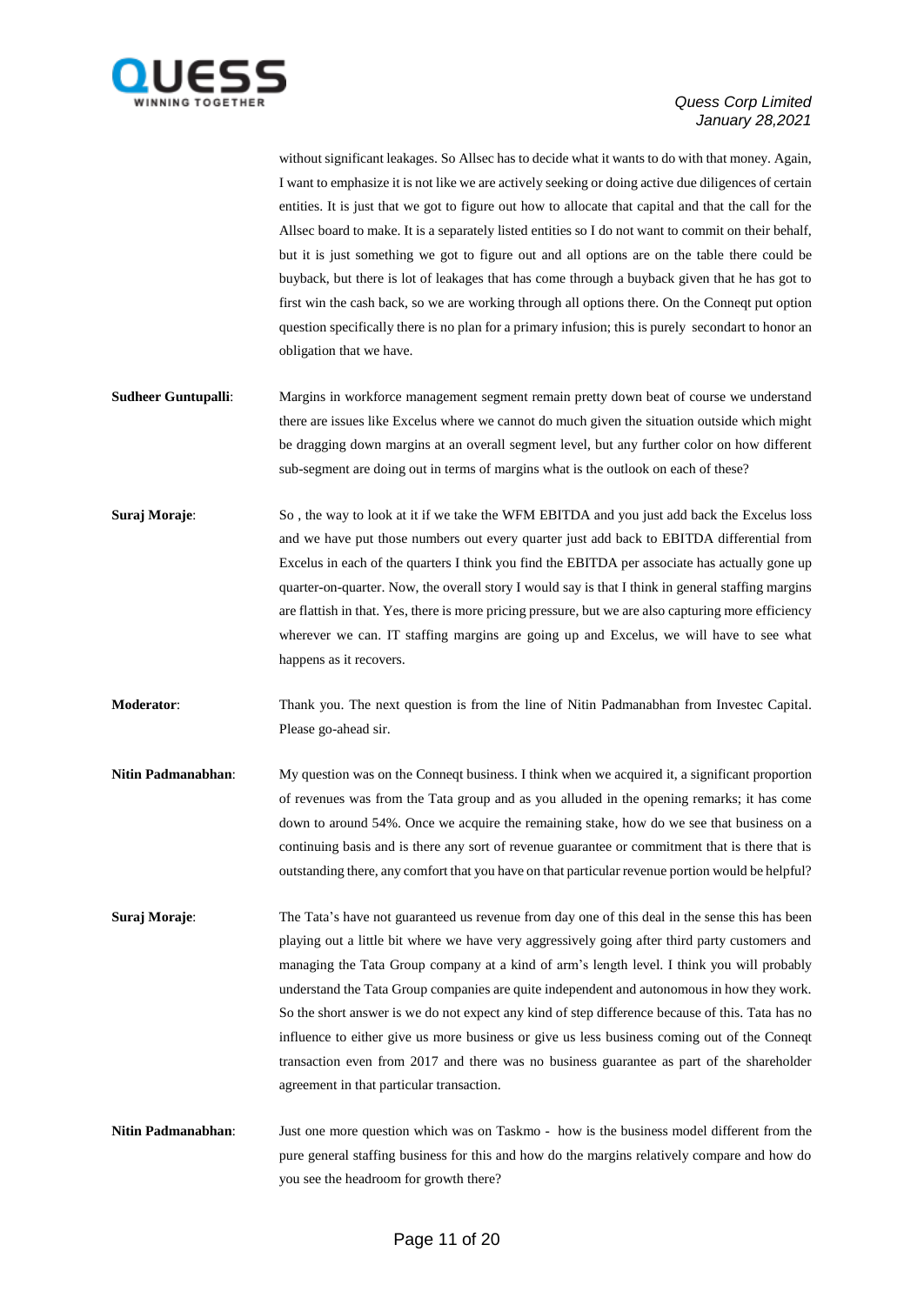

**Suraj Moraje:** So let me take a thought at this. If you think about it from a SKU perspective, the standard staffing SKU is per person month and that is typically how that business has been geared to think about things. A company like Taskmo has two additional SKUs per person day and per person task. So you can price very differently and the way they price and the way they operate it is a very different metabolic rate from the standard general staffing because if you are pricing per person day then you have got to be able to digitally source the person or you can source at low cost and still make money because I only work for three days or four days or five days, but because of the lower SKU signs it is not unlike in telecom where when you move from postpaid to prepaid the margins went up because the breakage cost and the risk went up and ,therefore, traditionally, in this business you see a 30% gross margins on the salary cost that you deploy. So I think that may be helps you categorize the business model. Now what we do here is a lot of our existing customers through COVID has been coming to us and saying can Quess do something like this for us, can you price differently, and these have some very successful experiments I would say. So for one of our customers, we go and pick up documents on their behalf on a per document basis where we get paid per document. For another customer we go and acquire a merchant partners on their behalf and we get paid per merchant partner acquired. So we have been doing this; we have been seeing good success and we have been seeing a lot of customer enthusiasm for this model. I think they will always be a space for a per month SKUs there will always be a space for perm with the fact is there will also be peak like I want extra people on Saturday or I want people to do something for me in the evening or I got specific merchandizing project or auditing projects that are 6 weeks long I need people for that and you know actually I do not want to manage these too tightly that is what creates the demand for taskbased. So the idea of coming together with Taskmo is they have built a platform; these are two inspiring entrepreneurs who have taken three years to find the right product market fit amongst the leader in their space. We have access to customers who have a lot of demand and they get access to a delivery mechanism and a platform where we can cost effectively fulfill. So we think that there is a good space to accelerate this and a part of this by the way if you look at what we have paid from a valuation perspective we spare about a 4x multiple of their current revenue rate. If you look at comparable companies with the market and go back to recent deals, they are paying more in the range of 6x to 8x. So, we think we have got a reasonable deal for a series A company. We see a very clear path to 20% ROE on this in the short-term and so we feel very good about this and we could have made this ourselves, but I think if you just look at the time involved, the cost involved and frankly the risk of getting it right. These guys Navin and Prashant just have a product mindset which is refreshing to us we just felt that buying was a right option.

**Ajit Isaac**: A couple of things want to add to what Suraj said is that the new emerging labor code with India recognize gig workers as an emerging significant component of the workforce in India. So as a leading workforce management company for us to be able to provide this option to our customers is necessary. Second is given the pandemic and its consequent effect on work on work the way you work, work from home and migration and related issues, the need to have flexibility in workforce systems special way to outcome is key and for us to have a solution in that alongside staffing is necessary. The third is that many of our customers are asking for this alongside staffing to be tasking and our option was really to make or to buy and if we have to make it is a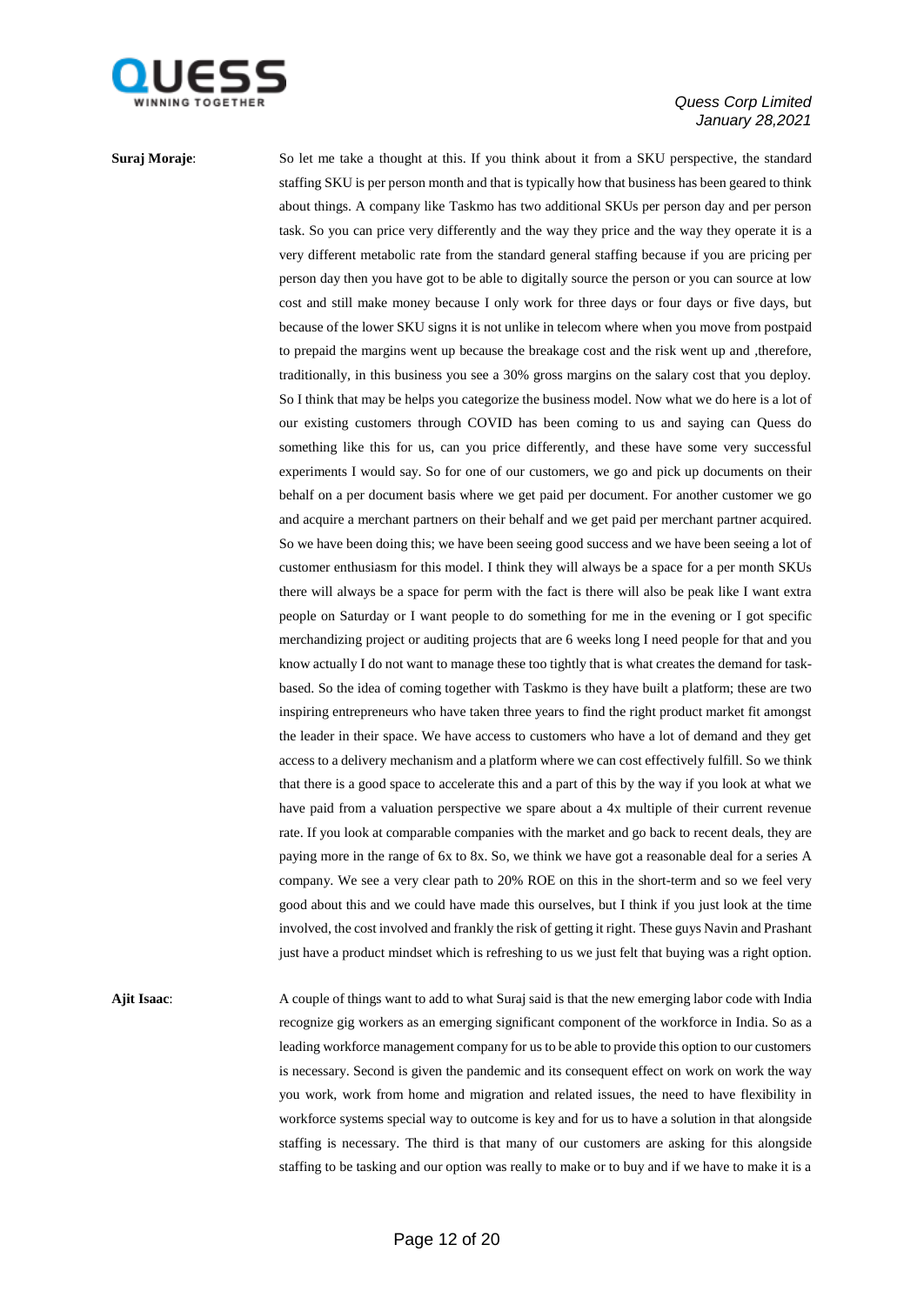

question of time, it is a question of whether we will get it right and whether we have the right technology backbone to enable us to succeed. So all of these things contributed to taking a decision to invest here, it is a small investment that we have made, but we think that it will give us a length very early on in the market that promises to be a significant part of the employment canvass in India.

**Moderator:** Thank you. The next question is from the line of Nihar Shah from NewMark Capital. Please go ahead.

- **Nihar Shah**: I had a question on the balance sheet, just wanted to get a little bit of an understanding you had a substantial reduction in your other current assets now I believe that should largely pertain to some of the income tax withholding that were there, just wanted to understand a little bit as to how sustainable this is and you know if you all have done any other sort of effort to sort of bring this down or as the business starts growing this will kind of reverse because the reduction there from March is about Rs. 270 crores and even on a Q-on-Q basis it is quite substantial at 70 crores despite the fact that the business has started growing?
- **S. Ramakrishnan:** You are absolutely right; the reduction in other non-current assets is primarily driven by the income tax refund which is to the tune of about Rs. 297 crores which has come in last 9 months. Having said that, I think what we have done with that is that we have wiped out some of the deficit or the old dues on account of income tax refund, so what will be left is only the latest ones which will go through the assessments and then we will start getting the refunds. So, all the historical refunds which were pending have been brought to the current status. To answer your question what left is on current, you do not have any of those old stuff and whatever buildup would be having would not be substantial because it is a current. We have a mechanism now in place to make sure that we do very clean follow up with the Income Tax department to get the refunds and hence this current would keep moving on.
- **Nihar Shah**: So if you can just give me may be on a basis of days of sales on the income tax asset how much has that reduced and do you expect that to sort of go up again or sort of remain at this level going ahead?
- **S. Ramakrishnan:** Let me give you a feel of the numbers. If you go back to the balance sheet of 2019, we had about Rs. 312 crores in the balance sheet on income tax asset and now we have got about Rs. 297 crores all put together and so what is left is only Rs. 15 crore balance, so that is the kind of number we are talking about. And 2020 is very recent, returns have just been filed.
- **Nihar Shah**: So then I can expect this to be the number to sort of sustained going ahead right?
- **S. Ramakrishnan**: That is true.
- **Moderator**: Thank you. The next question is from the line of Aditya Bagul from Axis Capital. Please go ahead.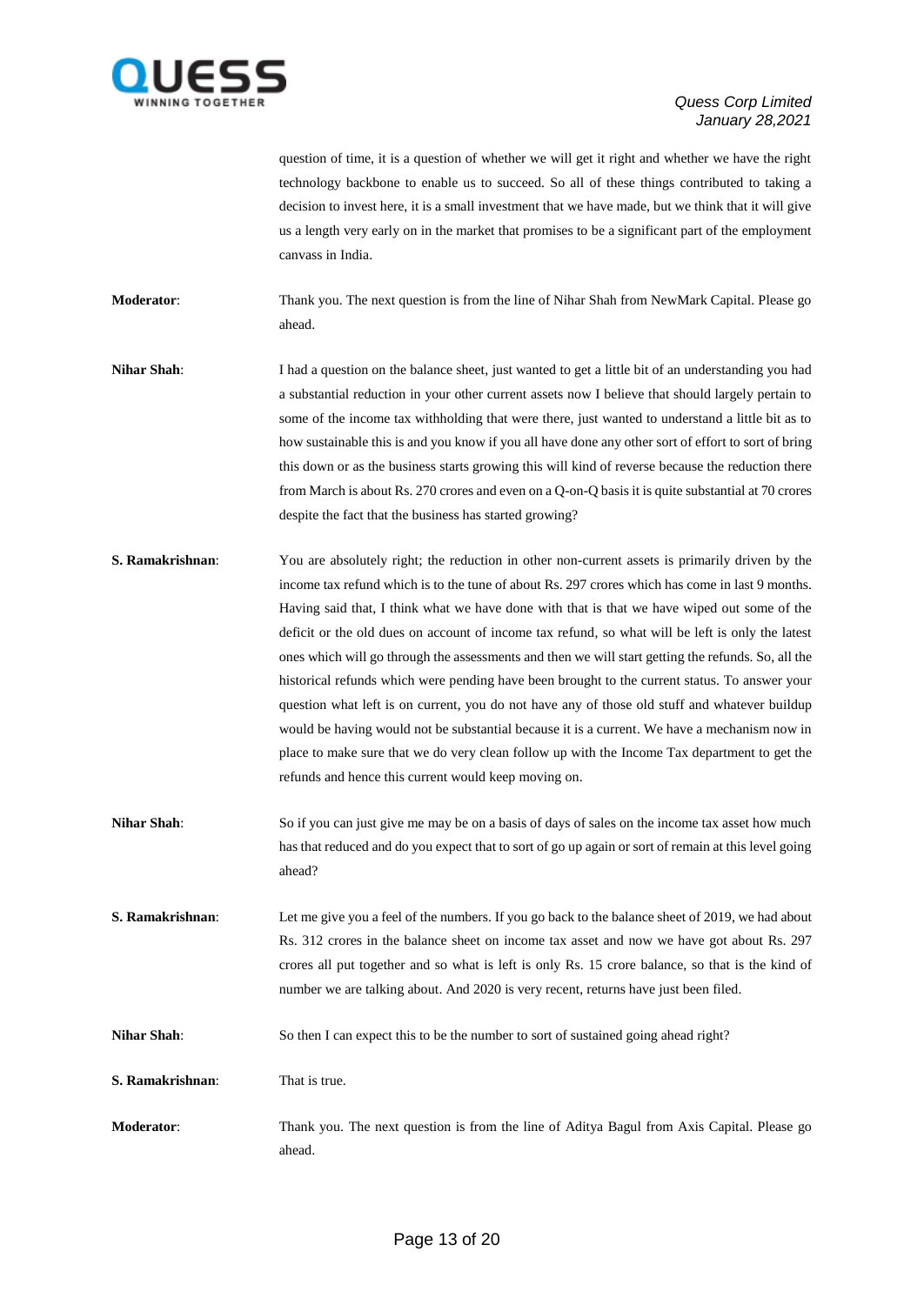

**Aditya Bagul**: Suraj I have two questions one is in terms of near term outlook – we have seen an impact of COVID hitting us in Q1, Q2 and little bit in Q3 as well, just want to understand from you what kind of a trajectory do we see in Q4 and Q1 subsequently across our workforce management and IFM platforms; that is question number one. Question number two you talked about a near term or a medium term OCF growth of about 20%, is it fair to assume that this will be broad based across segments and we expect a 20% sort of an EBITDA growth from each of these segments as well?

**Suraj Moraje:** As Yoda said – "difficult to see the future is"; but let me try and answer your first question. I think we are positive about the outlook in the company, our internal conversations are more bullish. Are we seeing what some people refer to as animal spirits and gung-ho in the markets? - No, but I think that there was a level of softness in the optimism let us say in November, December which we see evaporating. The optimism is becoming harder. What we are expecting is let us say at this point our best hope and do not take this as a forward-looking statement, Aditya, it is more sort of a one man's perspective or a management committee perspective. I think our best hope is by March, April 2021, as people start to see sustained economic activity, they will start really pressing the buttons for hiring in a bigger way. In the general staffing area, traditionally as you know, Q3 has been a quarter of festival hiring where people ramp up in the beginning of Q3 and ramp down by the end of it. We have seen very little of that in this quarter so the 5% we have added speaking on Lohit's behalf. It feels secular, it feels like people are ramping up capacity, people met their Diwali, Christmas load with existing stock of employees. I think they are actually ramping up for better time and we hope that trend will continue. That is in general staffing. In global technology solutions, I think again it is a secular return and we are optimistic about the future. Operating asset management, I think, is going to be difficult for us to time. We are pushing our sales very hard, pushing transitions very hard to see how we grow despite the fact that 30% of our business has shrunk quite dramatically of our erstwhile pre COVID business. Now at what pace does this business start to return it is your best guess and my best guess and frankly every time I speak to an IT services' CEO, I hear a slightly different answer. I think they are also vacillating us to what is the right thing to do. On the one end, educational institutions are starting to come back and we are seeing a little bit of recovery in the food business in some of the facilities there. IT services we are starting to get some orders for ramping up, but there are still I would say take it little bit like the general staffing orders felt in September, October last year – it is not bold sort of tentative starting to feel the way back. So that is on your first question. Which business will grow at 20%, I hope they will each grow at 20% and that is an expectation we have set internally. Again, I do not want to set a market expectation, but that is our aspiration. We think the potential is there, we think the market is there, we think the business fundamentals are there we just have to do it.

**Aditya Bagul**: So the point that I was trying to ask is whether we are going to see a product mix change within the segment which will enable to de-lever and improve our operating cash flows from where we are today essentially because workforce typically has a better cash conversion albeit at a lower margin?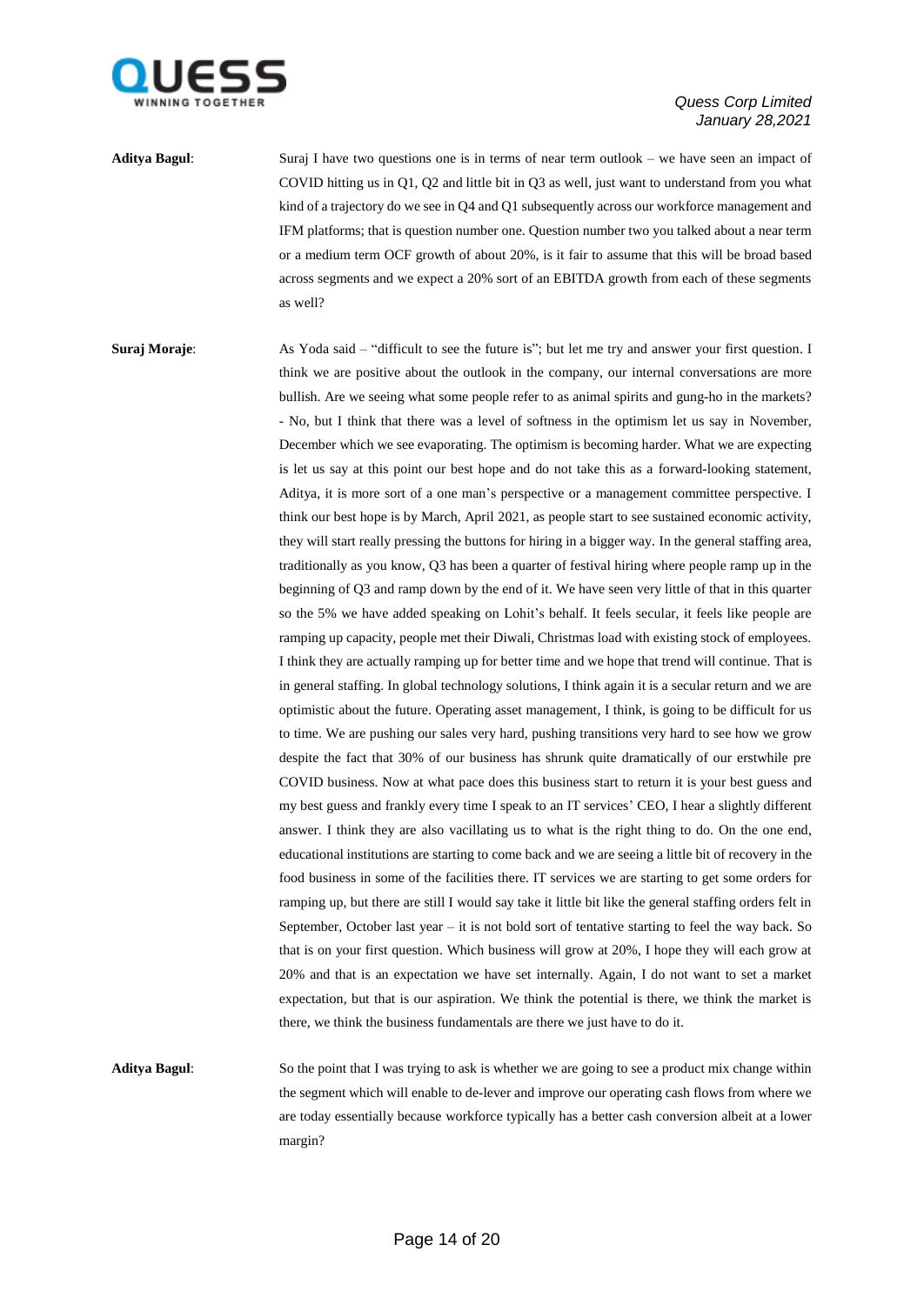

| Suraj Moraje:        | When we say OCF growth, I don't mean the OCF-to-EBITDA growth. I mean OCF rupees<br>crores growth year-on-year.                                                                                                                                                                                                                                                                                                                                                                                                                                                |
|----------------------|----------------------------------------------------------------------------------------------------------------------------------------------------------------------------------------------------------------------------------------------------------------------------------------------------------------------------------------------------------------------------------------------------------------------------------------------------------------------------------------------------------------------------------------------------------------|
| <b>Aditya Bagul:</b> | I was just trying to understand whether there will be a mix change which will propel the OCF<br>growth as well?                                                                                                                                                                                                                                                                                                                                                                                                                                                |
| Suraj Moraje:        | I will give you my view on that there could be a mix change, but I also think it is unfair to expect<br>Lohit to keep growing at 29% year-on-year. Although I have no doubt that he will try, but at this<br>point we are setting a minimum bar for the businesses, if some of them do better, they do better.<br>We are not planning for a big change, if I could say it that way.                                                                                                                                                                            |
| Moderator:           | Thank you. The next question is from the line of Mayur Patel from IIFL AMC. Please go ahead.                                                                                                                                                                                                                                                                                                                                                                                                                                                                   |
| <b>Mayur Patel:</b>  | Just couple of things excluding the tax refund I am sorry if you have already answered this what<br>would be our OCF conversion which is like reported basis looking like 80%, but if we just<br>exclude the refund how this would look like?                                                                                                                                                                                                                                                                                                                  |
| S. Ramakrishnan:     | Basically, it is about Rs. 127 crore minus about Rs. 74 crore that is the tax refund for the quarter.                                                                                                                                                                                                                                                                                                                                                                                                                                                          |
| <b>Mayur Patel:</b>  | No so what I am trying to say is this 80% is a recurring number or it has some distortion because<br>of these refunds and all?                                                                                                                                                                                                                                                                                                                                                                                                                                 |
| Suraj Moraje:        | Internally, we think we should be targeting north of 70% if that is your question.                                                                                                                                                                                                                                                                                                                                                                                                                                                                             |
| <b>Mayur Patel:</b>  | But for this quarter how much it was excluding any one off or refund OCF-to-EBITDA<br>conversion?                                                                                                                                                                                                                                                                                                                                                                                                                                                              |
| S. Ramakrishnan:     | Just to add to what Suraj said, the OCF would be more in the range of about 40 odd percent, but<br>what happened is that one of the customers scheduled to pay us by the end of the month paid us<br>in the first of the following month and generally we do not take that into a collections. That is<br>what resulted in business related or working capital related OCF going downward, but I think<br>that should normalize going forward, but Suraj is absolutely right. On a sustainable basis we<br>would definitely be in the range of about 70% plus. |
| <b>Mayur Patel:</b>  | So in your opening comments you mentioned that 140 crores is lying overseas in Allsec and it<br>is difficult to bring it back and so is it fair to assume if at all there would be any acquisition it<br>would be the ticket size would be restricted to 140 crores, 150 crores?                                                                                                                                                                                                                                                                               |
| Suraj Moraje:        | Mayur that is for the Allsec's Board to decide, but it is fair to say that we are not looking out to<br>make a big acquisition there.                                                                                                                                                                                                                                                                                                                                                                                                                          |
| <b>Mayur Patel:</b>  | And just lastly, like you mentioned the optimism is yet to pick up in IT services, just trying to<br>connect this with we are seeing across the board very bullish commentary by all the IT services                                                                                                                                                                                                                                                                                                                                                           |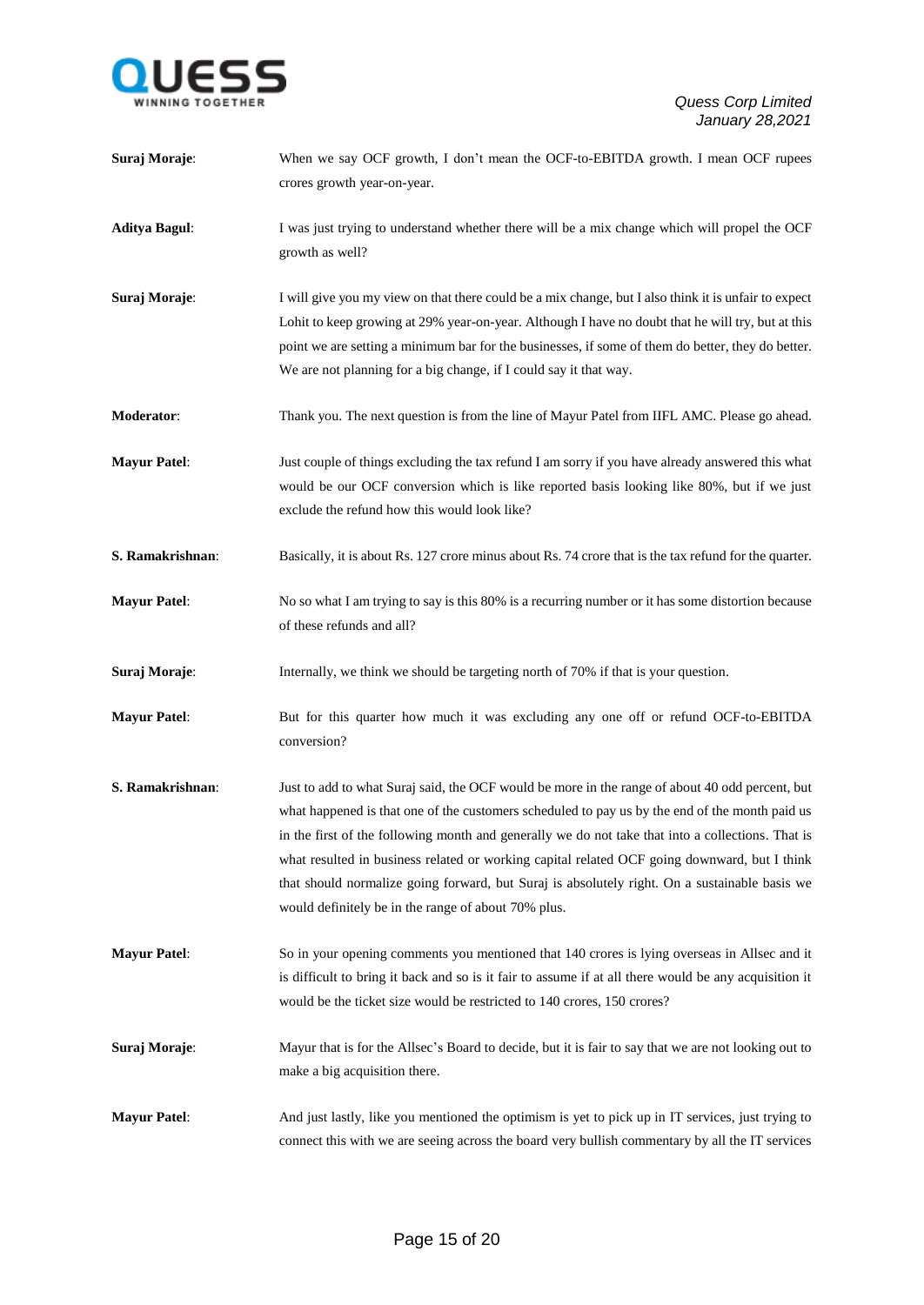

players including the large cap players and even the smaller ones really strong commentary, but why it is not circulating to a strong traction for us?

- **S. Guruprasad**: I mean what trend we are seeing is there is definitely a good mandate on our plate. So across there is about 4% to 5% increase in terms of when it is compared between quarters. These are coming from biotechs and auto engineering side so very niche segment. So currently recruiters are extremely busy in terms of handling this mandate. So there is definitely pressure coming on hiring from IT side and things were quite good there.
- **Ajit Isaac**: And two more points note here one is that usually there is a lag time between sentiment and hiring and that is about two to three months' time. So it takes that much time to get people onboard and the second is there is a reset in terms of the amount of headcount you want to carry today versus what you want to do in the past especially because there is work from home ability, there is a change in the business composition, there is more digital coming in, and as a result of all this there is a workforce composition change that is also increasingly taking place. So all of this will also need to be factored in when we find the impact of a more positive sentiment in the IT business on our workforce.
- **Moderator**: Thank you. The next question is from the line of Amar Maurya from AlfAccurate Advisors. Please go ahead.
- **Amar Maurya**: Sir my first question is on the cost saving I mean like Suraj you alluded if I see the revenue on a year-on-year basis is down by Rs. 142 crores whereas if I add back Rs. 29 crores, our EBITDA is broadly flat on year-on-year basis and margin is also 6.1%, so how much of the cost saving we had bought into the system and out of that what quantum would be sustainable in the normal revenue run rate scenario?
- **Suraj Moraje**: Our SG&A cost pre COVID was about Rs. 69 70 crores a month whereas now this quarter, it is running anywhere between Rs. 52 - 53 crores a month. So that is the quantum of reduction and this has been the reduction. Whether, it will go up, I think clearly next year, travel cost will come back a little bit probably bonus cost will go up and so on and so forth. I would add may be sort of three to five crores a month on to this run rate to think about what the sustainable level is going forward.
- **Amar Maurya**: So basically, you are saying that Rs. 10 crore kind of a quarterly cost savings could be seen in the next year as well?
- **Suraj Moraje:** I think my Board will be very unhappy if we do not deliver that.
- **Ajit Isaac**: Yes, unless little bit of it comes back as we get it back to mainstream operations. So maybe we should think could come back we do not have visibility to it, but you would be right in assuming that which they would be able to save for 10 crores as well.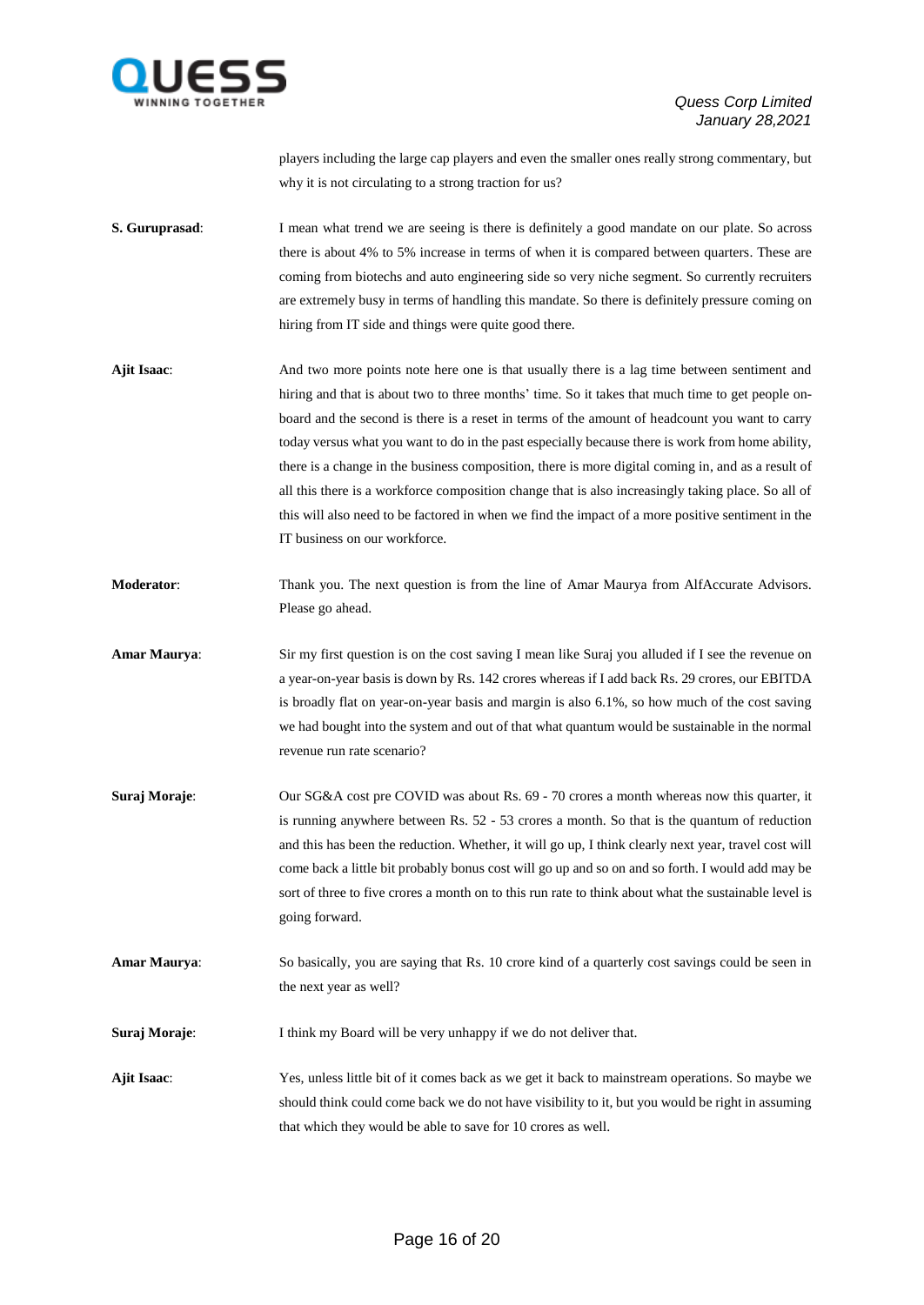

- **Suraj Moraje:** But the other thing Amar I want to put out there we also are thinking about where we want to reinvest and we will BE taking up investments in some spaces like technology and so on and so forth, but that is not going to be significant, but let us say Rs. 8 - 10 crores is probably the right number. I think historically we have said around Rs. 100 crores a year is what we like to settle down at versus FY2020 exit.
- **Amar Maurya:** So I mean that is my question I mean it is around about 40 crores and I believe we were targeting something around 60 crores kind of a cost saving, so can we see more going forward or you are saying this is the peak for the cost savings in terms of the next year?
- **Suraj Moraje:** Without saying much I think we are continuously trying to drive our efficiencies and drive technology and so on and so forth. Let us not overset the expectation. I mean when it comes it comes and we will talk about when it comes.
- **Amar Maurya:** And sir second question is like you know at an overall level we are aspiring to grow by 20% and I believe because of this there will the good quantum of first time hiring which will be happening, in this light how should we see the tax rate for financial year 22?
- **S. Ramakrishnan:** So on things going from net addition on headcount perspective, I think we should look at tax rate with respect to 80JJAA continuing and the government not sun-setting the same, I think we should set our erstwhile tax rate more in the range of about 10% moving forward.
- **Moderator**: Thank you. The next question is from the line of Mr. Abhijit Akella from IIFL Securities. Please go ahead.
- **Abhijit Akella**: Just a couple of quick ones from my side. First, on the global technology solution segment, you know we have seen a strong performance by that segment in terms of revenues as well as margin expansion and you know almost touching 14% margins in that segment, so could you talk a little bit about what is driving this trends and whether you see this sustaining and what the outlook looks like?
- **Pinaki Kar:** Just to give a broader perspective on that on the GTS segment, if you see the revenue composition, almost two-third that is 66% comes from BPO and 34% from Insurtech and IT services. So let me touch upon the North American Insurtech and IT services first and then come back to BPO. On the Insurtech, actually we run a platform which provides a digital operating system for an insurance company like where we provide a subscription based, outcome based rental models for them to process the transactions right from policy underwriting to claims instead of opting for a monolithic solution. So, what has happened is that when the shift of the business of the mix changes more towards the platform, we get that nonlinear expansion in margin. That is what happened in last quarter as Suraj has told in the opening remarks. We actually onboarded couple of clients, but the revenue realization has still not started, one is on the insurance side another on the specialty insurance side where we would be providing these services for the next couple of years at least. So that is one driver.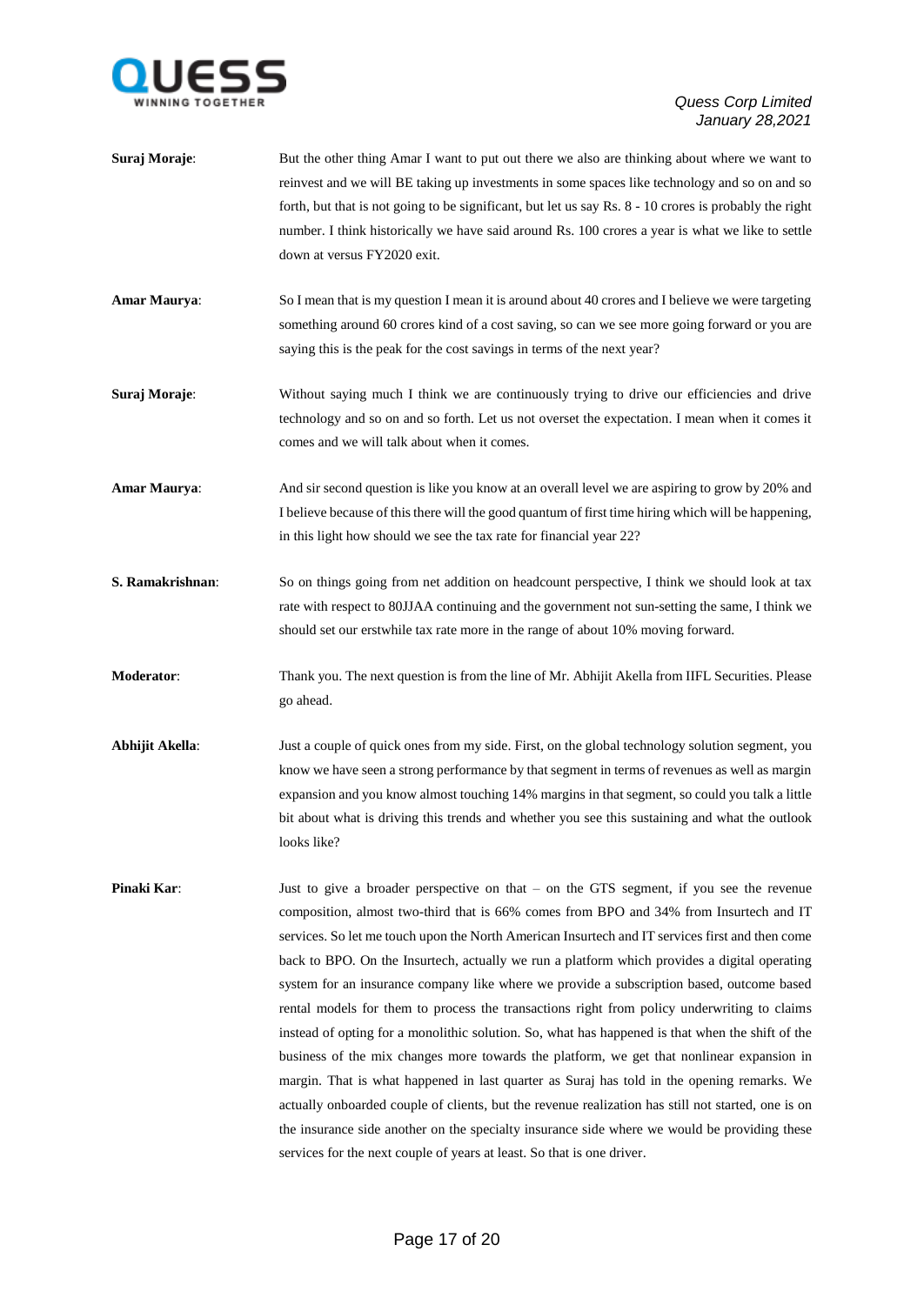

On the Canada the IT consulting, we missed that which was impacted due to COVID in the first quarter because 60%- 61% of the business comes from the government sector and it was a hard lockdown and we do security cleared sensitive work. So work from home for that sector was not allowed. So what we did in that opportunity on the private sector we started a work from home digital services end user competing business. We sort of actually have grown significant 53% quarter-on-quarter in this quarter and where there is a trajectory going forward because corporate IT has expanded beyond the premises to work from home due to the nature of the pandemic and we should be structural shift. So what has happened in North America that is why this nonlinear expansion actually has resulted into 17% quarter-on-quarter growth EBITDA in these businesses.

If I come to the BPO business, starting with Allsec, on the HRO business within the platform nature of that and the operating nature of that leading to the margin expansion. For example we had around 6% quarter-on-quarter revenue growth whereas the operating margin expansion is still has been around 490 basis points and we are going through a complete transforming to make a mobile related mobile native table platform that would be program that we have embarked on and which hopefully we will capture more benefits out of automation and orchestration leading to nonlinear revenue going forward. Between Allsec and MFX there is at the intersection of insurance and the BPO there is a BPaaS offering we are taking to the market it would be differentiated offering. So hopefully if we can capture the market there that also should auger them for the future. Conneqt, the biggest business in our segment, GTS segment had a good back to growth kind of a thing in Q3 mainly on account of capturing the demand from the ecommerce/retail clienteles and also the collection business which constitutes 20% of the business which is under the moratorium in the month of August that has been coming back, and collection is a big margin driver higher margin profile than the life centric business. So together we had around 12% revenue growth which translated into some 13.2% EBITDA growth. So as per the spectrum that is why we had EBITDA growth quarter-on-quarter ranging from 13%, 17%, 20% and 30% respectively. That is the broad lay of the lenders as far as GTS is concerned.

**Abhijit Akella**: And my second question was just on the other two segments WFM and OAM. Obviously, each of them has one significant component that has been underperforming for the last year right so in WFM we have Excelus and in OAM we have the food business. Now as these start to reopen any sort of ballpark range in terms of how much margin expansion, we could expect in these respective segments because of that?

**Suraj Moraje:** Do not want to give any guidance at this stage, Abhijit and I will tell you why I think on the Excelus business, for example, as we restart we still do not know how many people we can fit into a center because there is new standard operating processes around social distancing. That is something that will evolve and obviously profitability is linked to occupancy and on food is simply what is the pace at which it comes back because even if people do come back at this point how many are going to eat from a cafeteria versus how many will bring food from home there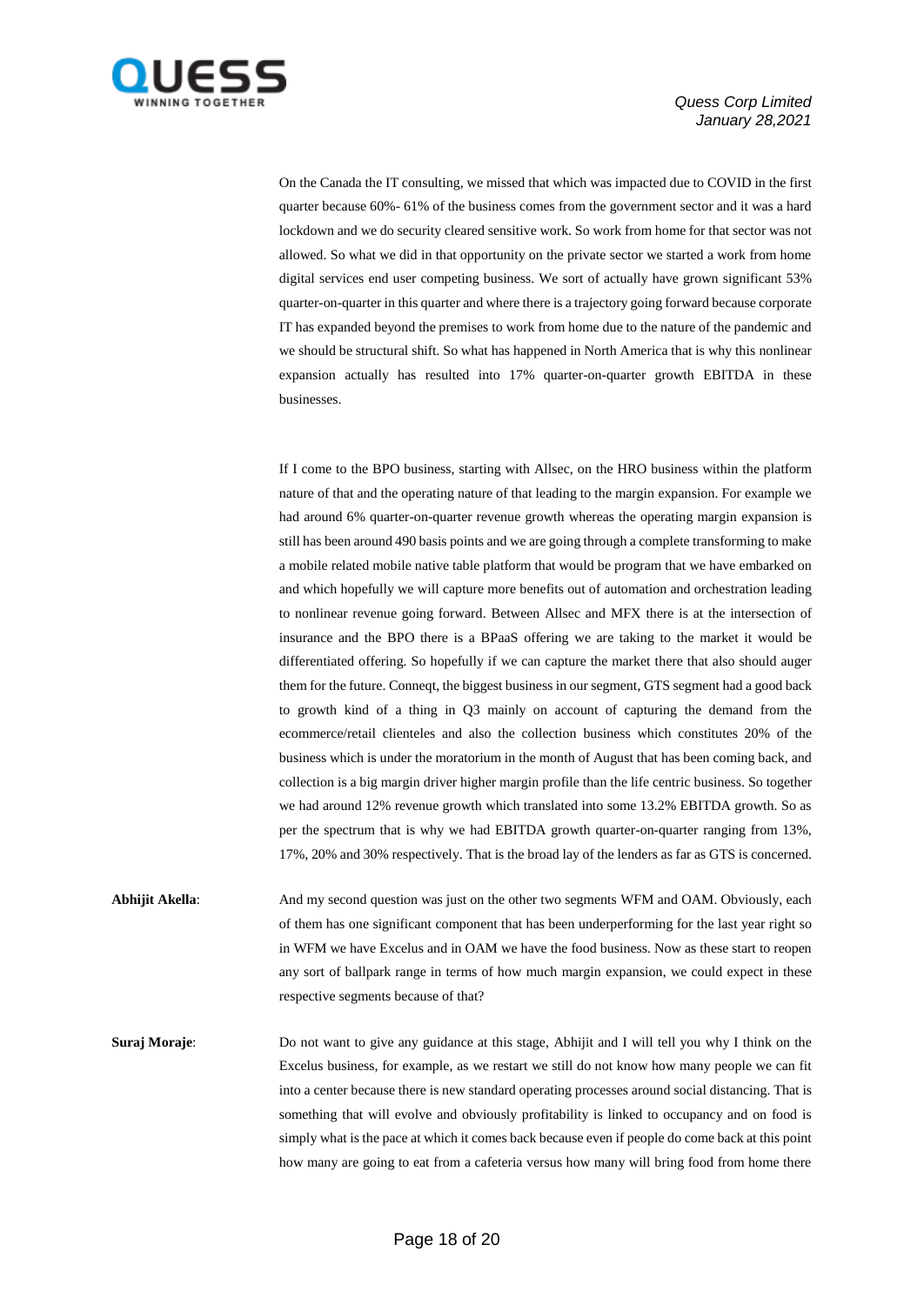

is lot of unknown in both these businesses. I would rather not comment. I think what we should just do is sort of keep pushing to grow them as fast as we can.

**Moderator**: Thank you. Ladies and gentlemen that was the last question for today. I would now like to hand the conference over to Mr. Ajit Isaac for closing comments.

**Ajit Isaac**: Thank you. So as most of you would have seen by now our focus remains on three or four issues at Quess. Cash generation leading to higher earnings, balance sheet strengthening by reduction of debt, eliminating EBITDA draining businesses, sales growth and getting more market share in each of the segment that we are present in, continuing investments in our digital assets to get ready for the future and to invest in HR in the organization processes to enable Quess to carve out as much market share of the growth that is going to come in India when people are predicting about 11%. Thank you all for your participation, your interest in our company and to the many investors at Quess. We look forward to staying in touch and to our next analyst call. Thank you very much.

**Moderator**: Thank you. On behalf of IIFL Securities that concludes this conference. Thank you all for joining you may now disconnect your lines.

(This document has been edited for readability purpose)